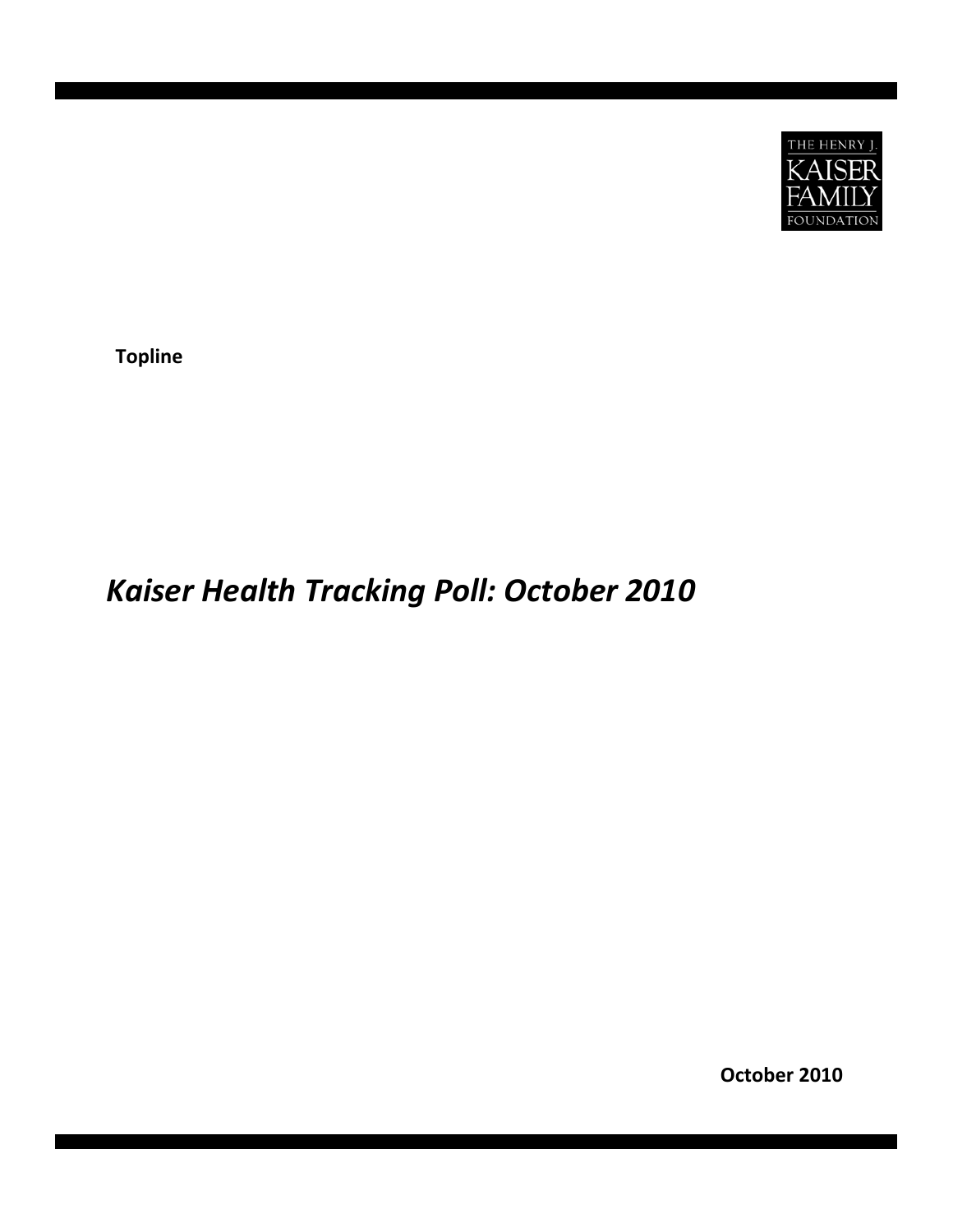## **Methodology**

This *Kaiser Health Tracking Poll* was designed and analyzed by public opinion researchers at the Kaiser Family Foundation led by Mollyann Brodie, Ph.D., including Claudia Deane, Sarah Cho, and Theresa Boston. The survey was conducted October 5 through October 10, 2010, among a nationally representative random sample of 1,202 adults ages 18 and older, including 1,073 adults who say they are registered to vote. Telephone interviews conducted by landline (801) and cell phone (401, including 172 who had no landline telephone) were carried out in English and Spanish by Princeton Survey Research Associates.

The margin of sampling error for the total sample is plus or minus 3 percentage points. Margin of sampling error for registered voters is plus or minus 3 percentage points. For results based on other subgroups, the margin of sampling error may be higher. Note that sampling error is only one of many potential sources of error in this or any other public opinion poll.

Trends in this document come from surveys listed on the last page.

Values less than 0.5% are indicated by an asterisk (\*).

"VOL" indicates that a response was volunteered by respondent, not an explicitly offered choice.

Due to rounding, percentages may not add to 100.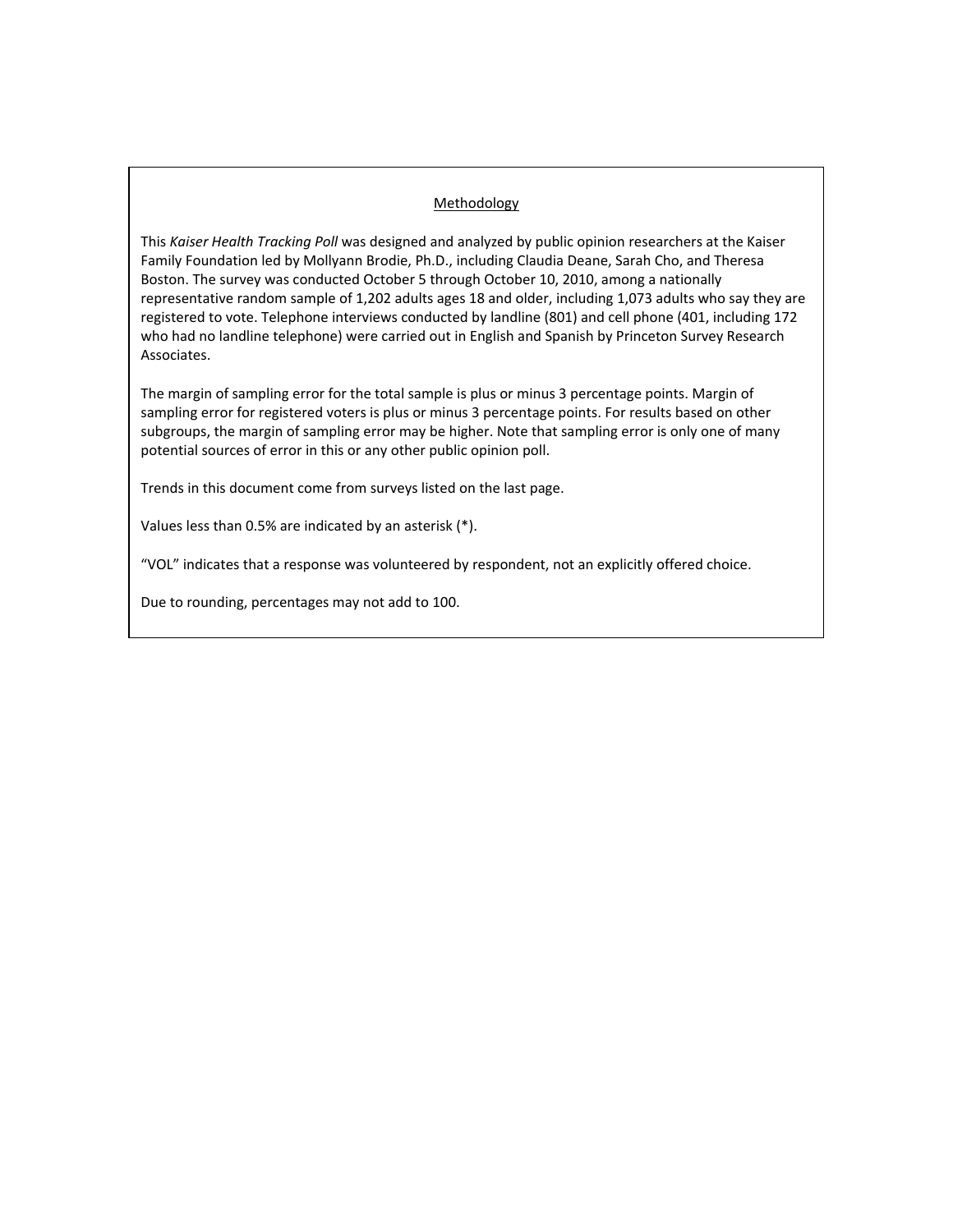1. Thinking ahead to the November Congressional elections, how important will each of the following issues be to your vote for Congress this year? First (INSERT AND RANDOMIZE) … (READ FOR FIRST ITEM, THEN AS NECESSARY: Will that be extremely important, very important, somewhat important, or not too important to your vote for Congress this year?) How about (INSERT NEXT ITEM)?

|    |                                       | Extremely<br>important | Very<br>important | Somewhat<br>important | Not too<br>important | (VOL.) Don't vote/<br>Not registered/<br>Don't plan to vote | Don't<br>know/<br>Refused |  |
|----|---------------------------------------|------------------------|-------------------|-----------------------|----------------------|-------------------------------------------------------------|---------------------------|--|
| a. | The economy and jobs                  |                        |                   |                       |                      |                                                             |                           |  |
|    | 10/10 Total                           | 55                     | 39                | 4                     | $\overline{2}$       | $\mathbf 1$                                                 | $\ast$                    |  |
|    | 10/10 RVs <sup>1</sup>                | 57                     | 38                | 4                     | $\mathbf{1}$         |                                                             |                           |  |
|    |                                       |                        |                   |                       |                      |                                                             |                           |  |
|    | 09/10 Total                           | 60                     | 32                | 5                     | 1                    | $\overline{2}$                                              |                           |  |
|    | 09/10 RVs                             | 61                     | 33                | 4                     | $\mathbf{1}$         | $\mathbf{1}$                                                |                           |  |
|    |                                       |                        |                   |                       |                      |                                                             |                           |  |
|    | 08/10 Total                           | 52                     | 39                | 6                     | 1                    | 3                                                           |                           |  |
|    | 08/10 RVs                             | 54                     | 37                | 6                     | $\mathbf{1}$         | $\mathbf{1}$                                                |                           |  |
| b. | The war in Afghanistan<br>10/10 Total | 33                     | 40                | 17                    | 7                    | $\mathbf{1}$                                                | 1                         |  |
|    | 10/10 RVs                             | 35                     | 40                | 18                    | 6                    |                                                             | 1                         |  |
|    |                                       |                        |                   |                       |                      |                                                             |                           |  |
|    | 09/10 Total                           | 32                     | 38                | $20\,$                | 7                    | $\mathbf 2$                                                 | 1                         |  |
|    | 09/10 RVs                             | 32                     | 38                | 21                    | 6                    | $\mathbf{1}$                                                | 1                         |  |
|    |                                       |                        |                   |                       |                      |                                                             |                           |  |
|    | 08/10 Total                           | 28                     | 38                | 19                    | 11                   | 3                                                           | 1                         |  |
|    | 08/10 RVs                             | 31                     | 37                | 20                    | 9                    | $\mathbf{1}$                                                | 1                         |  |
|    | 06/10 Total <sup>2</sup>              | 37                     | 38                | 16                    | 8                    | 1                                                           | ∗                         |  |
|    | 06/10 RVs                             | 37                     | 38                | 17                    | 8                    | $\ast$                                                      | $\ast$                    |  |
| c. | Health care reform                    |                        |                   |                       |                      |                                                             |                           |  |
|    | 10/10 Total                           | 41                     | 40                | 11                    | 6                    | 1                                                           | 1                         |  |
|    | 10/10 RVs                             | 43                     | 38                | 11                    | 5                    |                                                             | $\overline{2}$            |  |
|    |                                       |                        |                   |                       |                      |                                                             |                           |  |
|    | 09/10 Total                           | 42                     | 38                | 12                    | 6                    | $\mathbf 2$                                                 | 1                         |  |
|    | 09/10 RVs                             | 44                     | 37                | $11\,$                | 6                    | $\mathbf{1}$                                                | $\mathbf{1}$              |  |
|    | 08/10 Total                           | 42                     | 36                | 12                    | 6                    | 3                                                           | $\mathbf{1}$              |  |
|    | 08/10 RVs                             | 44                     | 35                | 13                    | 6                    | $\mathbf{1}$                                                | 1                         |  |
|    |                                       |                        |                   |                       |                      |                                                             |                           |  |
|    | $06/10$ Total <sup>3</sup>            | 41                     | 37                | 13                    | 7                    | 1                                                           | 1                         |  |
|    | 06/10 RVs                             | 42                     | 36                | 13                    | 7                    | $\ast$                                                      | $\mathbf{1}$              |  |
| d. | The budget deficit                    |                        |                   |                       |                      |                                                             |                           |  |
|    | 10/10 Total                           | 37                     | 41                | 14                    | 6                    | $\mathbf{1}$                                                | 2                         |  |
|    | 10/10 RVs                             | 39                     | 42                | 14                    | 5                    |                                                             | $\mathbf{1}$              |  |
|    | 09/10 Total                           | 45                     | 36                | $12\,$                | 4                    | $\overline{z}$                                              | 1                         |  |
|    | 09/10 RVs                             | 47                     | 35                | $12\,$                | 4                    | $\mathbf 1$                                                 | $\mathbf 1$               |  |
|    |                                       |                        |                   |                       |                      |                                                             |                           |  |
|    | 08/10 Total                           | 38                     | 40                | 13                    | 5                    | 3                                                           | $\mathbf{2}$              |  |
|    | 08/10 RVs                             | 41                     | 40                | 12                    | 4                    | $\mathbf 1$                                                 | $\mathbf 1$               |  |
|    | 06/10 Total                           | 42                     | 35                | $16\,$                | 5                    | $\mathbf 1$                                                 | $\mathbf 1$               |  |
|    | 06/10 RVs                             | 44                     | 35                | 15                    | 5                    | $\ast$                                                      | $\mathbf{1}$              |  |
|    |                                       |                        |                   |                       |                      |                                                             |                           |  |

*Q1. continued on next page*

<sup>1</sup> Throughout this topline, the abbreviation "RVs" stands for "registered voters."<br> $\frac{2}{\pi}$  line 2010 tread wording for this item was "The wars in legg and Afghanistan."

<sup>&</sup>lt;sup>2</sup> June 2010 trend wording for this item was "The wars in Iraq and Afghanistan."<br><sup>3</sup> June 2010 trend wording for this item was "Health Care."

June 2010 trend wording for this item was "Health Care."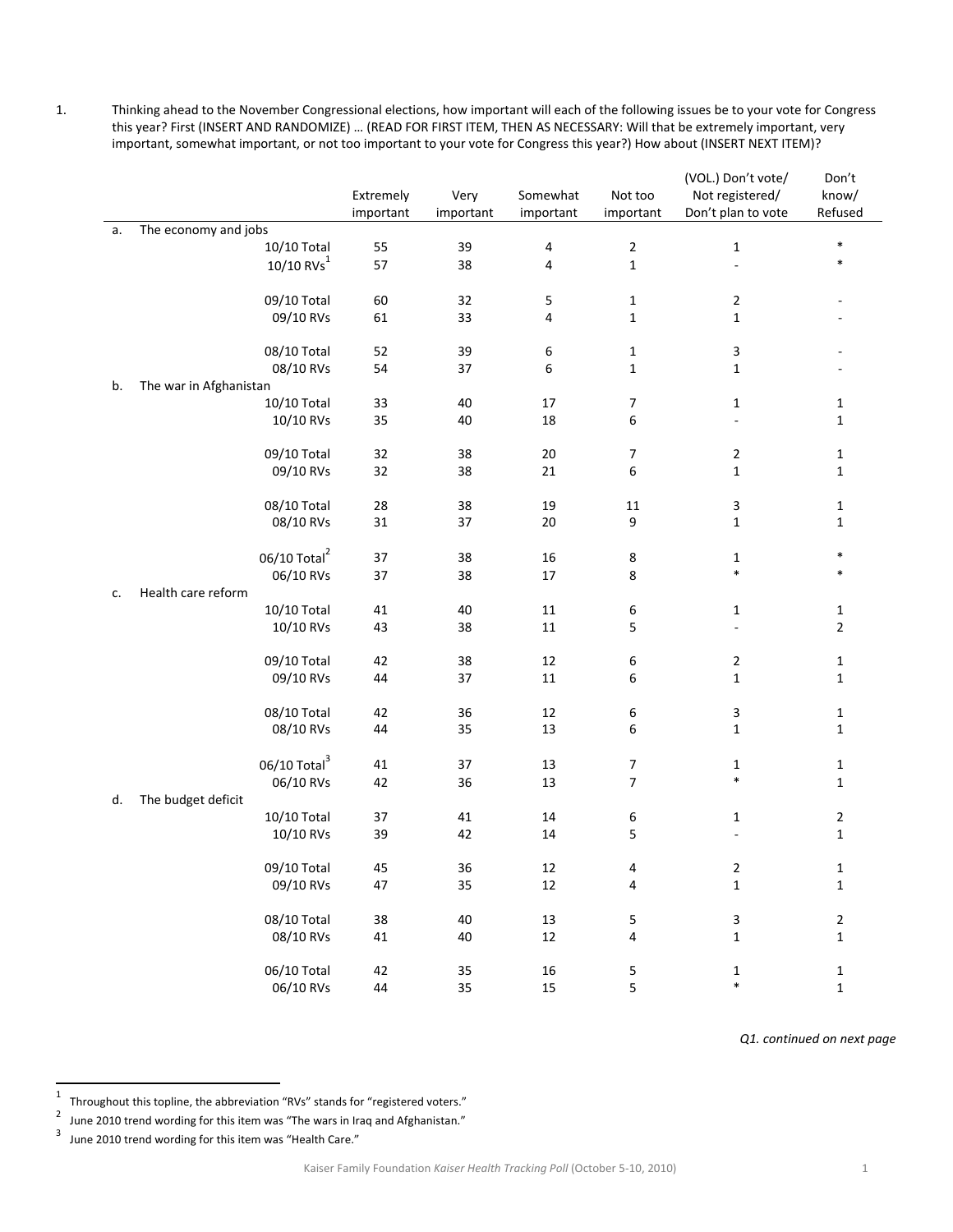## *Q1. continued*

|    |                                 |           |           |           |                       | (VOL.) Don't vote/ | Don't                     |
|----|---------------------------------|-----------|-----------|-----------|-----------------------|--------------------|---------------------------|
|    |                                 | Extremely | Very      | Somewhat  | Not too               | Not registered/    | know/                     |
|    |                                 | important | important | important | important             | Don't plan to vote | Refused                   |
| e. | Dissatisfaction with government |           |           |           |                       |                    |                           |
|    | 10/10 Total                     | 37<br>39  | 37<br>37  | 15<br>14  | $\boldsymbol{9}$<br>9 | $\mathbf 1$        | $\mathbf 1$               |
|    | 10/10 RVs                       |           |           |           |                       | ÷,                 | $\mathbf{1}$              |
|    | 09/10 Total                     | 35        | 33        | 18        | $10\,$                | $\overline{2}$     | $\overline{2}$            |
|    | 09/10 RVs                       | 37        | 33        | 17        | $10\,$                | $\mathbf{1}$       | $\overline{2}$            |
|    | 08/10 Total                     | 36        | 33        | 16        | $11\,$                | 3                  | $1\,$                     |
|    | 08/10 RVs                       | 39        | 31        | 17        | 11                    | $\mathbf 1$        | $\mathbf 1$               |
|    | 06/10 Total                     | 36        | 33        | 19        | 9                     | $\mathbf{1}$       | $\mathbf 2$               |
|    | 06/10 RVs                       | 37        | 32        | 20        | 9                     | $\ast$             | $\mathbf 2$               |
| f. | Energy policy                   |           |           |           |                       |                    |                           |
|    | 10/10 Total                     | 20        | 38        | 29        | 9                     | $\mathbf{1}$       | $\overline{2}$            |
|    | 10/10 RVs                       | 21        | 38        | 29        | 9                     |                    | $\mathbf 2$               |
|    |                                 |           |           |           |                       |                    |                           |
|    | 09/10 Total                     | 22        | 38        | 26        | 9                     | $\mathbf 2$        | $\ensuremath{\mathsf{3}}$ |
|    | 09/10 RVs                       | 23        | 38        | 27        | 9                     | $\mathbf{1}$       | $\overline{2}$            |
|    | 08/10 Total                     | 20        | 39        | 27        | 8                     | 3                  | $\mathbf 2$               |
|    | 08/10 RVs                       | 23        | 39        | 28        | 8                     | $\mathbf{1}$       | $\overline{2}$            |
|    | 06/10 Total                     | 25        | 39        | 24        | 9                     | $\mathbf{1}$       | $\overline{\mathbf{c}}$   |
|    | 06/10 RVs                       | 26        | 39        | 24        | 8                     | $\ast$             | $\overline{2}$            |
| g. | Taxes                           |           |           |           |                       |                    |                           |
|    | 10/10 Total                     | 36        | 43        | 13        | 6                     | $\mathbf 1$        | $\mathbf{1}$              |
|    | 10/10 RVs                       | 38        | 43        | 13        | 5                     |                    | $\mathbf{1}$              |
| h. | Immigration                     |           |           |           |                       |                    |                           |
|    | 10/10 Total                     | 26        | 37        | 20        | 15                    | $\mathbf{1}$       | $1\,$                     |
|    | 10/10 RVs                       | 27        | 37        | 21        | 14                    | ÷                  | $\mathbf 1$               |
|    | 09/10 Total                     | 28        | 36        | 24        | 10                    | $\overline{2}$     | $\mathbf{1}$              |
|    | 09/10 RVs                       | 28        | 36        | 24        | $10\,$                | $\mathbf 1$        | $\mathbf 1$               |
|    | 08/10 Total                     | 31        | 31        | 22        | 12                    | 3                  | $\mathbf{1}$              |
|    | 08/10 RVs                       | 31        | 32        | 23        | 12                    | $\mathbf 1$        | $\mathbf 1$               |
|    |                                 |           |           |           |                       |                    |                           |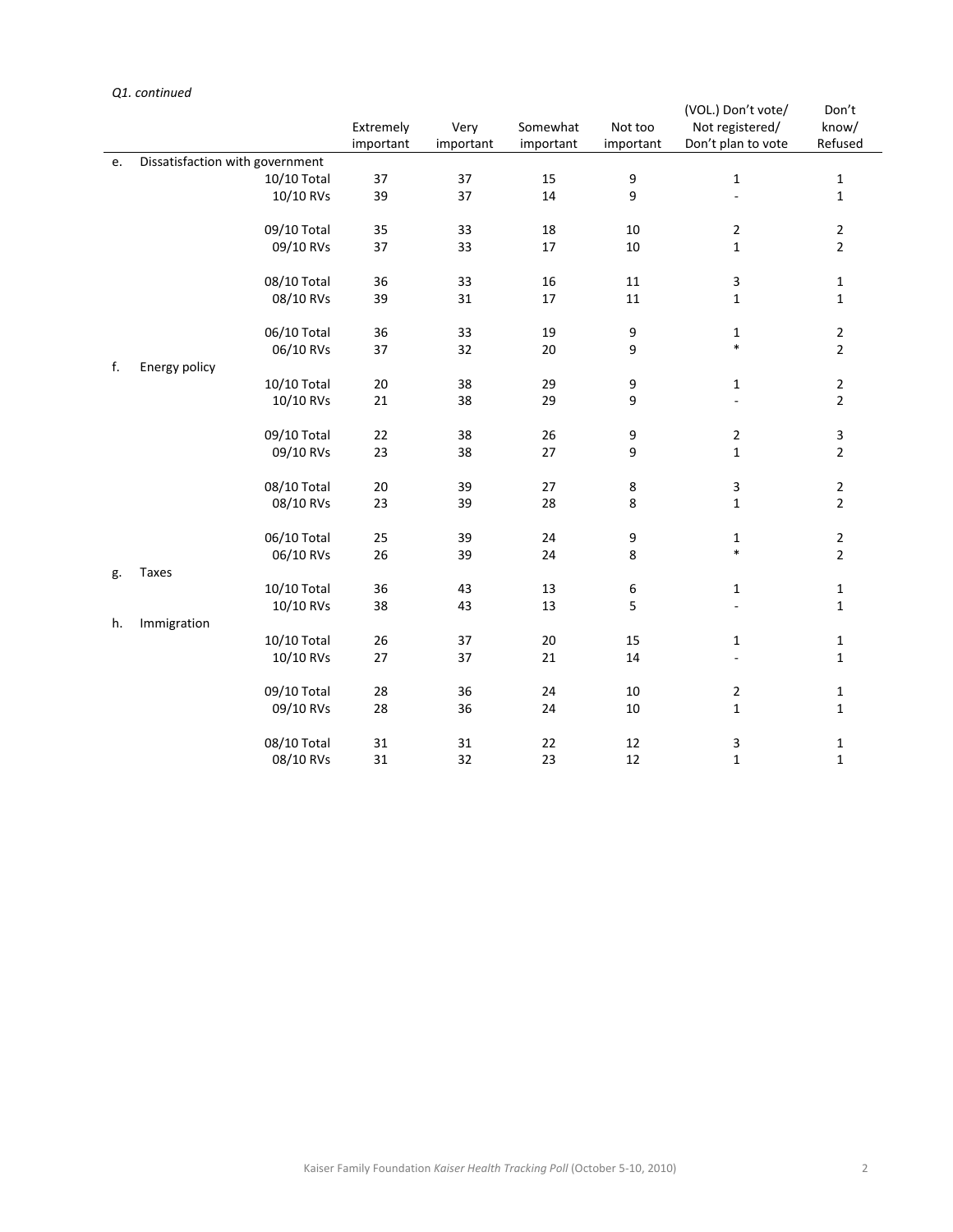2. Of the issues you said would be extremely important to your vote for Congress in November, which one would you say will be MOST important? [READ ITEMS THAT RECEIVED 'EXTREMELY IMPORTANT' RESPONSE IN Q1 IN SAME ORDER]<sup>4</sup>

|                                 | 10/10 | 10/10      | 09/10 | 09/10      | 08/10 | 08/10      |
|---------------------------------|-------|------------|-------|------------|-------|------------|
|                                 | Total | <b>RVs</b> | Total | <b>RVs</b> | Total | <b>RVs</b> |
| The economy and jobs            | 34    | 35         | 37    | 37         | 27    | 28         |
| Dissatisfaction with government | 10    | 10         | 9     | 10         | 14    | 15         |
| Health care reform              | 10    | 10         | 9     | 10         | 12    | 11         |
| The war in Afghanistan          | 8     | 8          |       | 5          | 4     |            |
| The budget deficit              | 6     | 6          | 8     | 8          | 8     |            |
| Taxes                           |       | 5          | n/a   | n/a        | n/a   | n/a        |
| Immigration                     |       | 4          |       | 5          |       | 6          |
| Energy policy                   |       |            |       |            |       |            |
| Gulf Oil spill                  | n/a   | n/a        | 3     | 2          |       |            |
| (VOL.) None/Other               | 20    | 19         | 20    | 20         | 23    | 22         |
| (VOL.) Not voting               |       |            |       |            | 3     |            |
| Don't know/Refused              |       |            |       |            |       |            |

3. What will make the biggest difference in how you vote for Congress in your district: (specific national issues), (local or state issues), (the candidate's character and experience), or (the direction of the nation as a whole)? [ROTATE TERMS IN PARENTHESES]

|                                                               | 10/10<br>Total | 10/10<br><b>RVs</b> | 09/10<br>Total | 09/10<br><b>RVs</b> | 08/10<br>Total | 08/10<br><b>RVs</b> |
|---------------------------------------------------------------|----------------|---------------------|----------------|---------------------|----------------|---------------------|
| Direction of the nation as a whole                            | 34             | 35                  | 35             | 36                  | 34             | 34                  |
| Candidate's character and experience                          | 22             | 23                  | 19             | 19                  | 23             | 23                  |
| Local or state issues                                         | 21             | 21                  | 20             | 20                  | 19             | 19                  |
| Specific national issues                                      | 16             | 16                  | 21             | 20                  | 16             | 16                  |
| (VOL.) Don't vote, not registered to vote, don't plan to vote |                | $\ast$              |                | $\ast$              |                | $\ast$              |
| (VOL.) All                                                    |                |                     |                |                     |                | 4                   |
| (VOL.) None/other                                             |                |                     |                | *                   |                |                     |
| Don't know/Refused                                            |                |                     |                |                     |                |                     |

4. As you may know, a new health reform bill was signed into law earlier this year. Given what you know about the new health reform law, do you have a generally (favorable) or generally (unfavorable) opinion of it? [ROTATE TERMS IN PARENTHESES] [GET ANSWER THEN ASK: Is that a very (favorable/unfavorable) or somewhat (favorable/unfavorable) opinion?)

|                          | Very<br>favorable | Somewhat<br>favorable | Somewhat<br>unfavorable | Very<br>unfavorable | Don't know/<br>Refused |
|--------------------------|-------------------|-----------------------|-------------------------|---------------------|------------------------|
|                          |                   |                       |                         |                     |                        |
| 10/10 Total              | 18                | 24                    | 15                      | 29                  | 15                     |
| 10/10 RVs                | 18                | 23                    | 15                      | 31                  | 14                     |
|                          |                   |                       |                         |                     |                        |
| 09/10 Total              | 19                | 30                    | 15                      | 25                  | 11                     |
| 09/10 RVs                | 20                | 29                    | 14                      | 26                  | 10                     |
|                          |                   |                       |                         |                     |                        |
| 08/10 Total              | 19                | 24                    | 13                      | 32                  | 12                     |
| 08/10 RVs                | 18                | 25                    | 13                      | 34                  | 10                     |
|                          |                   |                       |                         |                     |                        |
| 07/10 Total              | 21                | 29                    | 10                      | 25                  | 14                     |
| 06/10 Total              | 20                | 28                    | 16                      | 25                  | 10                     |
| 05/10 Total              | 14                | 27                    | 12                      | 32                  | 14                     |
| 04/10 Total <sup>6</sup> | 23                | 23                    | 10                      | 30                  | 14                     |
|                          |                   |                       |                         |                     |                        |

<sup>4</sup> Question only asked of respondents who said more than one issue is 'extremely important'; table also includes those who said only one or no issue is 'extremely important', and thus is based on total.<br><sup>5</sup> Response was not included in current survey. September and August survey data are included for comparison only.

<sup>6</sup> April 2010 trend wording was "[President Obama did sign a health reform bill into law last month…] Given what you know about the new health reform law, do you have a generally (favorable) or generally (unfavorable) opinion of it? (Is that a very favorable/unfavorable or somewhat favorable/unfavorable opinion?)"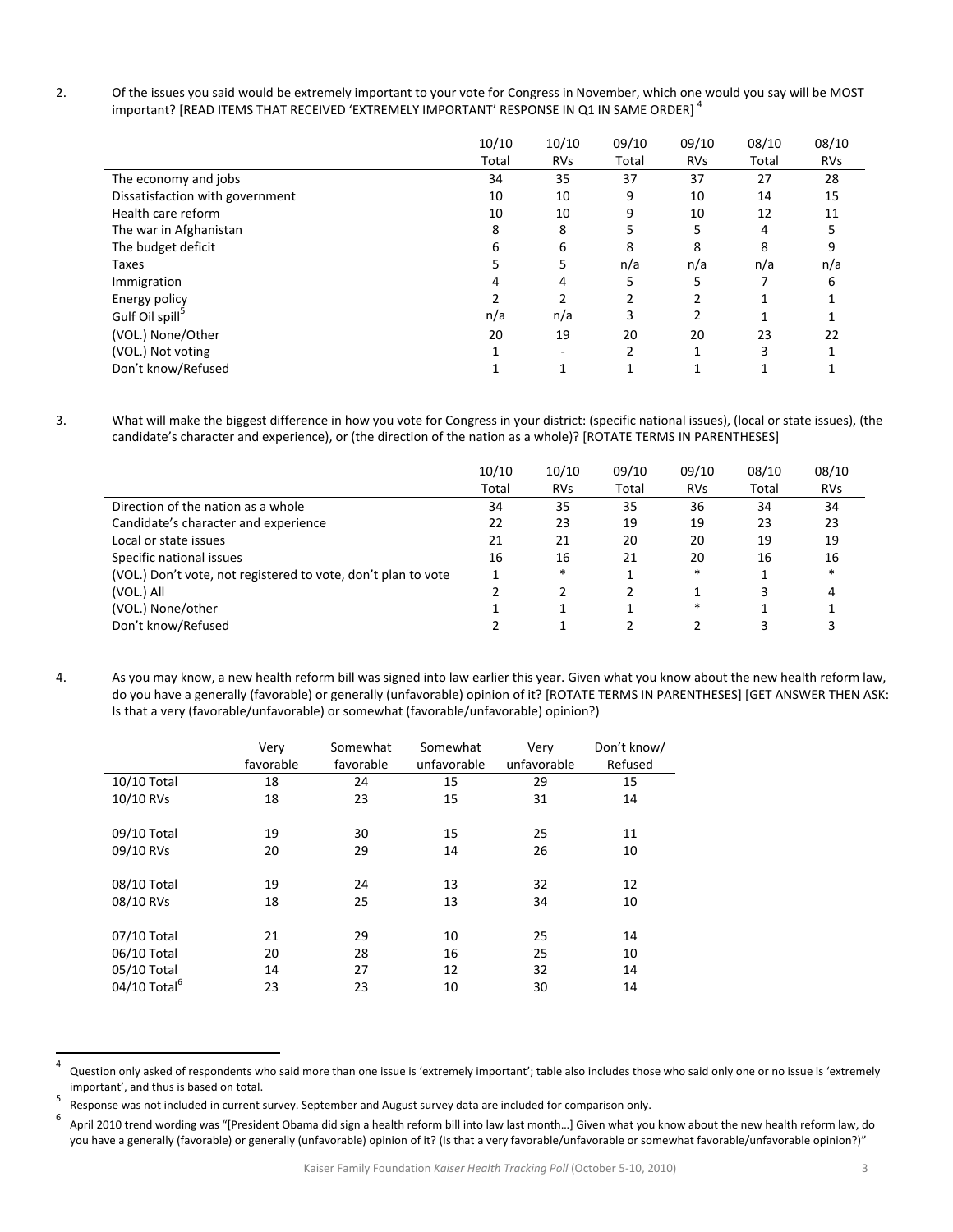5. Given that you have an unfavorable view of the health reform law, which comes closer to your view of what should happen now (READ AND ROTATE):

|                                                                                                      | 10/10<br>Total | 10/10<br><b>RVs</b> | 09/10<br>Total | 09/10<br><b>RVs</b>         | 08/10<br>Total | 08/10<br><b>RVs</b> | 07/10<br>Total | 06/10<br>Total |
|------------------------------------------------------------------------------------------------------|----------------|---------------------|----------------|-----------------------------|----------------|---------------------|----------------|----------------|
| The law should be given a chance to work,<br>with Congress making necessary changes<br>along the way | 31             | 29                  | 31             | 30                          | 28             | 26                  | 21             | 29             |
| The law should be repealed as soon as<br>possible                                                    | 65             | 67                  | 65             | 68                          | 69             | 71                  | 77             | 66             |
| Don't know/Refused                                                                                   | 4<br>$(n=555)$ | 4<br>$(n=513)$      | 3<br>$(n=520)$ | $\overline{2}$<br>$(n=479)$ | 3<br>$(n=585)$ | 3<br>$(n=535)$      | 2<br>$(n=632)$ | 5<br>(n=526)   |
| <b>Based on Total respondents</b>                                                                    |                |                     |                |                             |                |                     |                |                |
|                                                                                                      | 10/10<br>Total | 10/10<br><b>RVs</b> | 09/10<br>Total | 09/10<br><b>RVs</b>         | 08/10<br>Total | 08/10<br><b>RVs</b> | 07/10<br>Total | 06/10<br>Total |
| Favorable view of health reform                                                                      | 42             | 40                  | 49             | 49                          | 43             | 43                  | 50             | 48             |
| Unfavorable view of health reform                                                                    | 44             | 46                  | 40             | 41                          | 45             | 47                  | 35             | 41             |
| The law should be given a chance to<br>work, with Congress making necessary<br>changes along the way | 13             | 14                  | 12             | 12                          | 13             | 12                  | 7              | 12             |
| The law should be repealed as soon as<br>possible                                                    | 28             | 31                  | 26             | 27                          | 31             | 33                  | 27             | 27             |
| Don't know/Refused as to repeal or not                                                               | $\overline{2}$ | $\overline{2}$      | 1              | 1                           | 1              | $\mathbf{1}$        | 1              | $\overline{2}$ |
| Don't know/Refused                                                                                   | 15             | 14                  | 11             | 10                          | 12             | 10                  | 14             | 10             |

6FAV. Could you tell me in your own words what is the main reason you have a favorable opinion of the new health reform law? (OPEN‐END)

## *Based on those who have a favorable opinion*

|                                                           | 10/10     | 10/10      |
|-----------------------------------------------------------|-----------|------------|
|                                                           | Total     | <b>RVs</b> |
| Expanding Access (NET)                                    | 55        | 56         |
| Expanding access health insurance                         | 23        | 24         |
| Expanding access to health care                           | 21        | 19         |
| Will help self or family                                  | 8         | 8          |
| Adult children will be able to get health insurance       | 4         | 5          |
| Will help low income families                             | 4         | 4          |
| Country will be better off generally                      | 8         | 8          |
| Reform was needed                                         | 7         | 8          |
| Will make health care more affordable/control costs       | 7         | 6          |
| A step in the right direction                             | 6         |            |
| Insurance Reform (NET)                                    | 6         | 6          |
| Will help people with pre-existing conditions             | 4         | 5          |
| Insurance reform generally                                | 2         | 2          |
| Will help seniors/seniors with meds                       | 3         | 4          |
| Approve of government role                                | 2         | 2          |
| People will have more choice of health insurance coverage |           |            |
| Other reason for a favorable view                         | 8         |            |
| Other comment - not related to health reform bill         | 1         |            |
| Don't know/Refused                                        | 13        | 13         |
|                                                           | $(n=495)$ | $(n=431)$  |

*Percentages will add to more than 100 due to multiple responses.*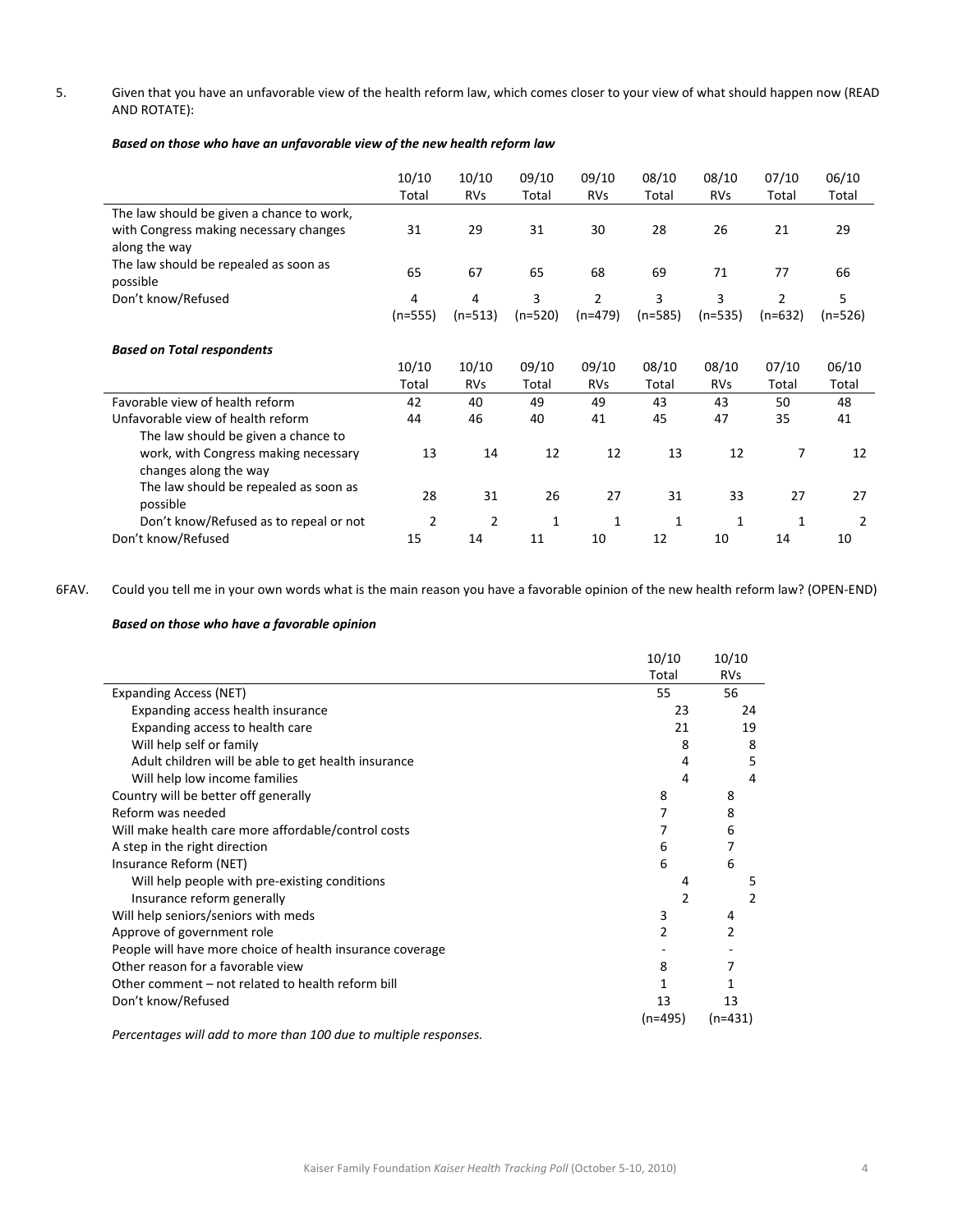## 6UNFAV. Could you tell me in your own words what is the main reason you have an unfavorable opinion of the new health reform law? (OPEN‐END)

#### *Based on those who have an unfavorable opinion*

|                                                                     | 10/10     | 10/10      |
|---------------------------------------------------------------------|-----------|------------|
|                                                                     | Total     | <b>RVs</b> |
| Financial and Cost Considerations (NET)                             | 24        | 25         |
| Will cost too much/Not paid for                                     | 11        | 12         |
| Health insurance and health care will become more expensive         | 10        | 10         |
| Taxes will go up                                                    | 5         | 5          |
| Opposed to process                                                  | 12        | 13         |
| Government-related issues                                           | 10        | 10         |
| Against individual mandate                                          | 7         | 7          |
| Individuals should pay for their own insurance/People will freeload | 7         | 6          |
| Law is not going to help anyone/law is going to be bad for everyone | 7         | 7          |
| Inequitable/Unfair                                                  | 6         | 6          |
| Harm to seniors/Medicare                                            | 6         | 6          |
| Doesn't go far enough to fix the problems                           | 5         | 5          |
| Concerned about impact on own situation                             | 5         | 5          |
| Don't understand law/Don't know enough about it                     | 5         | 5          |
| Will end up hurting people's existing health care arrangements      | 5         | 4          |
| Unconstitutional                                                    | 4         | 5          |
| Hurts small businesses                                              | 3         | 3          |
| Bad for doctors/health care professionals                           | 2         | 2          |
| Illegal immigrants will/will not be covered                         | 1         | 1          |
| Only helps low income families                                      | *         | $\ast$     |
| Abortion                                                            | $\ast$    | *          |
| Other reason for an unfavorable view                                | 10        | 9          |
| Other comment - not related to health reform bill                   | *         | $\ast$     |
| Don't know/Refused                                                  | 7         | 6          |
|                                                                     | $(n=555)$ | $(n=513)$  |
| Percentages will add to more than 100 due to multiple responses     |           |            |

*Percentages will add to more than 100 due to multiple responses.*

## 7. Does the fact that Congress passed health care reform this year make you (READ, ROTATING ITEMS 1 AND 2):

|                                                                    | 10/10<br>Total | 10/10<br><b>RVs</b> | 09/10<br>Total | 09/10<br><b>RVs</b> |
|--------------------------------------------------------------------|----------------|---------------------|----------------|---------------------|
| More likely to turn out to vote than you otherwise would have been | 31             | 32                  | 31             | 32                  |
| Less likely to turn out to vote than you otherwise would have been | 4              | 4                   |                | 4                   |
| Or doesn't it really change your plans for turning out to vote     | 63             | 63                  | 61             | 62                  |
| (VOL.) Don't vote, not registered to vote, don't plan to vote      |                | *                   |                |                     |
| Don't know/Refused                                                 |                |                     |                |                     |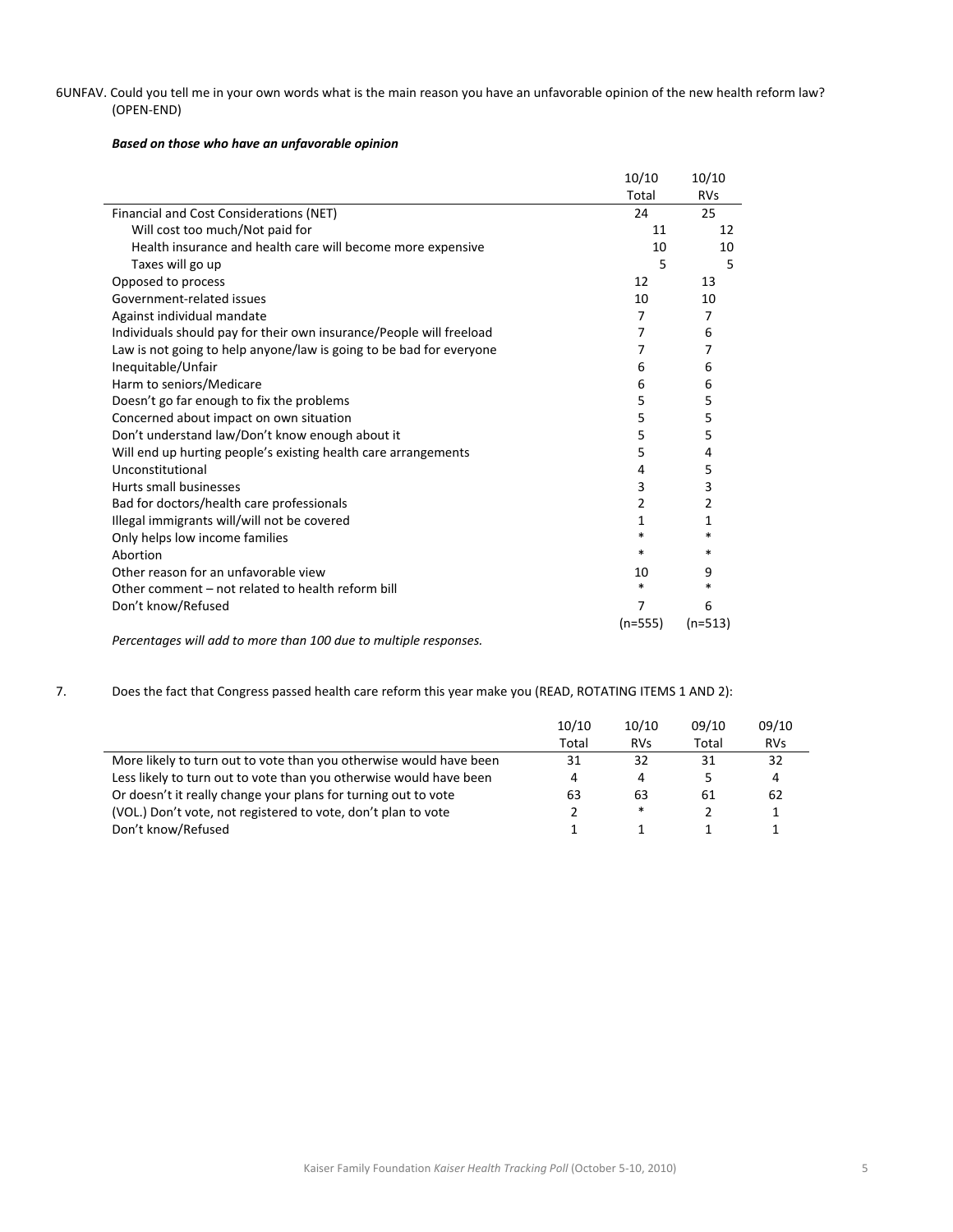8. Do you think (INSERT AND RANDOMIZE) will be (better off) or (worse off) under the new health reform law, or don't you think it will make much difference? (ROTATE OPTIONS IN PARENTHESES ACROSS INTERVIEWS, BUT NOT WITHIN SAME INTERVIEW) [READ IF NECESSARY: "Will (INSERT ITEM) be better off or worse off under the new health reform law, or don't you think it will make much difference?]

|    |                          |            |           | Not much   | (VOL.)                  | Don't know/      |
|----|--------------------------|------------|-----------|------------|-------------------------|------------------|
|    |                          | Better off | Worse off | difference | Depends                 | Refused          |
| a. | You and your family      |            |           |            |                         |                  |
|    | 10/10 Total              | 31         | 29        | 32         |                         | $\boldsymbol{7}$ |
|    | 10/10 RVs                | 30         | 32        | 32         |                         | 6                |
|    |                          |            |           |            |                         |                  |
|    | 09/10 Total              | 32         | 28        | 33         |                         | $\boldsymbol{7}$ |
|    | 09/10 RVs                | 32         | 29        | 32         |                         | 7                |
|    |                          |            |           |            |                         |                  |
|    | 08/10 Total              | 29         | 30        | 36         |                         | 5                |
|    | 07/10 Total              | 32         | 29        | 33         |                         | 6                |
|    | 06/10 Total              | 28         | 28        | 39         |                         | 5                |
|    | 05/10 Total              | 29         | 30        | 32         |                         | 9                |
|    | 04/10 Total              | 31         | 32        | 30         |                         | 8                |
|    | 03/10 Total <sup>7</sup> | 35         | 32        | 28         | 2                       | 3                |
|    | 02/10 Total              | 34         | 32        | 26         | 3                       | 5                |
|    | 01/10 Total              | 32         | 33        | 29         | 3                       | 4                |
|    | 12/09 Total              | 35         | 27        | 32         | 3                       | 3                |
|    | 11/09 Total              | 42         | 24        | 27         | 3                       | 4                |
|    | 10/09 Total              | 41         | 27        | 28         | $\mathbf 2$             | 3                |
|    | 09/09 Total              | 42         | 23        | 28         | 4                       | 3                |
|    | 08/09 Total              | 36         | 31        | 27         | $\overline{2}$          | 4                |
|    | 07/09 Total              | 39         | 21        | 32         | 4                       | 3                |
|    | 06/09 Total              | 39         | 16        | 36         | 3                       | 5                |
|    | 04/09 Total              | 43         | 14        | 36         | $\overline{4}$          | 4                |
|    | 02/09 Total              | 38         | 11        | 43         | 4                       | 3                |
|    |                          |            |           |            |                         |                  |
| b. | The country as a whole   |            |           |            |                         |                  |
|    | 10/10 Total              | 39         | 34        | 18         |                         | 9                |
|    | 10/10 RVs                | 39         | 37        | 16         |                         | 8                |
|    |                          |            |           |            |                         |                  |
|    | 09/10 Total              | 42         | 34        | 15         |                         | $\boldsymbol{9}$ |
|    | 09/10 RVs                | 41         | 35        | 15         |                         | 8                |
|    |                          |            |           |            |                         |                  |
|    | 08/10 Total              | 39         | 37        | $18\,$     |                         | 6                |
|    | 07/10 Total              | 43         | 35        | 15         |                         | 7                |
|    | 06/10 Total              | 42         | 32        | 19         |                         | 6                |
|    | 05/10 Total              | 43         | 35        | 13         |                         | 9                |
|    | 04/10 Total              | 45         | 35        | 11         |                         | 9                |
|    | 03/10 Total              | 45         | 34        | 14         | 3                       | 4                |
|    | 02/10 Total              | 45         | 34        | 12         | 4                       | 5                |
|    | 01/10 Total              | 42         | 37        | 12         | 3                       | 5                |
|    | 12/09 Total              | 45         | 31        | $17\,$     | 4                       | 3                |
|    | 11/09 Total              | 54         | 27        | $11\,$     | 3                       | 5                |
|    | 10/09 Total              | 53         | 28        | 12         | $\overline{\mathbf{c}}$ | 4                |
|    | 09/09 Total              | 53         | 26        | $14\,$     | 4                       | 4                |
|    | 08/09 Total              | 45         | 34        | 14         | 3                       | 4                |
|    | 07/09 Total              | 51         | 23        | 16         | 4                       | 6                |
|    | 06/09 Total              | 57         | 16        | 19         | 3                       | 5                |
|    | 04/09 Total              | 56         | 15        | 21         | 3                       | 5                |
|    | 02/09 Total              | 59         | 12        | 19         | 5                       | 5                |
|    |                          |            |           |            |                         |                  |

*Q8. continued on next page*

<sup>7</sup> Trend wording before April 2010 was "Do you think (INSERT) would be (better off) or (worse off) if the president and Congress passed health care reform, or don't you think it would make much difference?"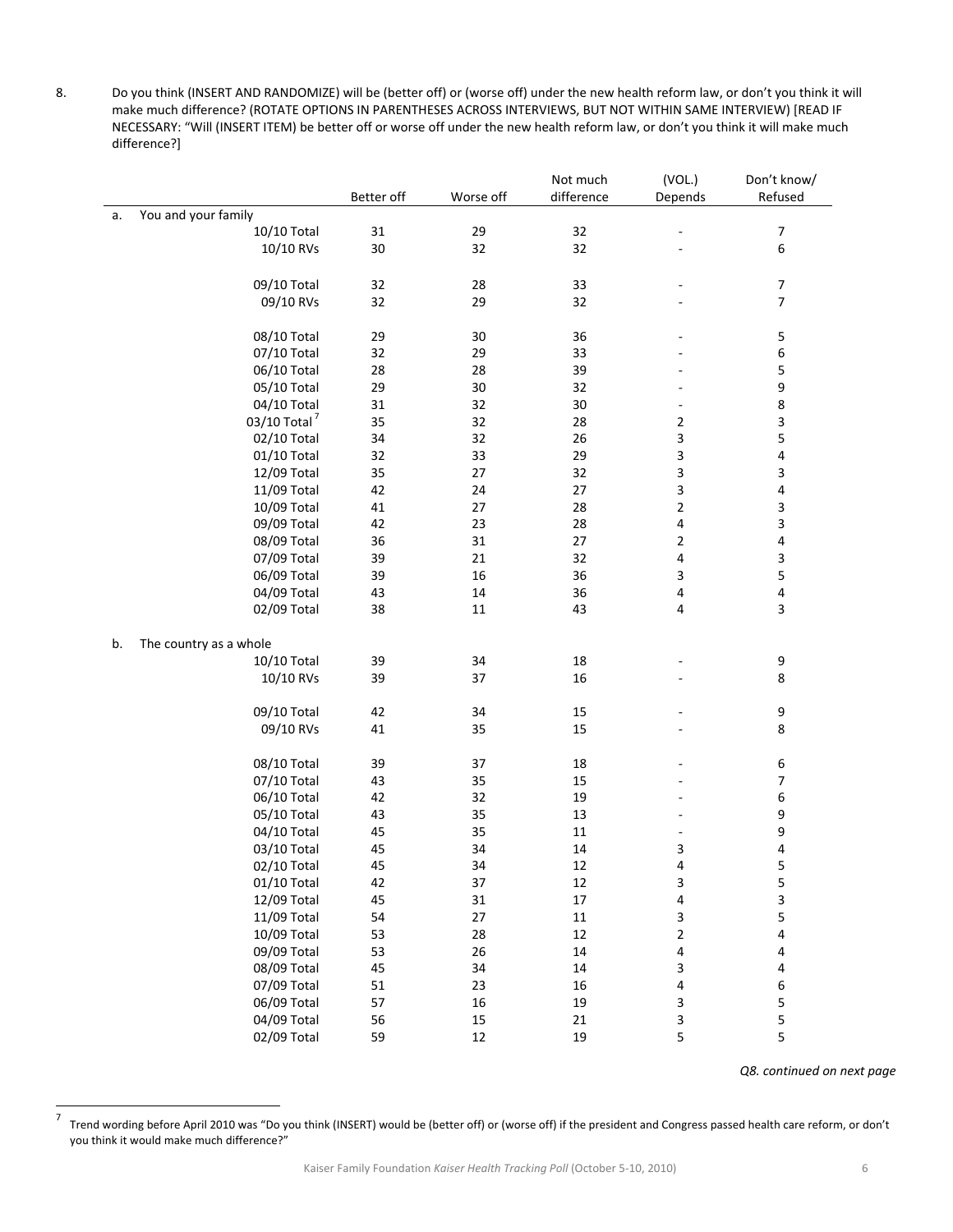#### *Q8. continued*

|    |                      |            |           | Not much   | (VOL.)  | Don't know/ |
|----|----------------------|------------|-----------|------------|---------|-------------|
|    |                      | Better off | Worse off | difference | Depends | Refused     |
| c. | The Medicare Program |            |           |            |         |             |
|    | 10/10 Total          | 31         | 32        | 19         | ۰       | 18          |
|    | 10/10 RVs            | 29         | 35        | 19         | -       | 17          |
|    |                      |            |           |            |         |             |
|    | 09/10 Total          | 31         | 33        | 22         | ۰       | 14          |
|    | 09/10 RVs            | 30         | 34        | 23         | ۰       | 13          |
|    | 07/10 Total          | 33         | 30        | 22         | ۰       | 15          |
|    | 08/09 Total          | 38         | 30        | 19         | 3       | 10          |

9. Overall, which party, the (Democrats) or the (Republicans), do you trust to do a better job handling (INSERT AND RANDOMIZE) going forward? (ROTATE OPTIONS IN PARENTHESES ACROSS INTERVIEWS, BUT NOT WITHIN SAME INTERVIEW) [READ IF NECESSARY: "Which party, the (Democrats) or (Republicans), do you trust to do a better job handling (INSERT ITEM) going forward?]

|    |                    | Democrats | Republicans | (VOL.) Both | (VOL.) Neither | DK/Ref. |
|----|--------------------|-----------|-------------|-------------|----------------|---------|
| a. | Health care reform |           |             |             |                |         |
|    | 10/10 Total        | 46        | 31          | 2           | 13             | 8       |
|    | 10/10 RVs          | 46        | 34          | 2           | 13             | 5       |
|    | 09/10 Total        | 49        | 32          | 2           | 11             | 5       |
|    | 09/10 RVs          | 49        | 33          | 2           | 11             | 5       |
| b. | Medicare           |           |             |             |                |         |
|    | 10/10 Total        | 44        | 31          | 2           | 14             | 9       |
|    | 10/10 RVs          | 44        | 33          | 2           | 15             | 6       |
|    | 09/10 Total        | 48        | 32          | 2           | 13             | 5       |
|    | 09/10 RVs          | 48        | 32          | 2           | 13             | 5       |
| c. | Social Security    |           |             |             |                |         |
|    | 10/10 Total        | 44        | 29          | 3           | 15             | 8       |
|    | 10/10 RVs          | 44        | 32          | 3           | 15             | 6       |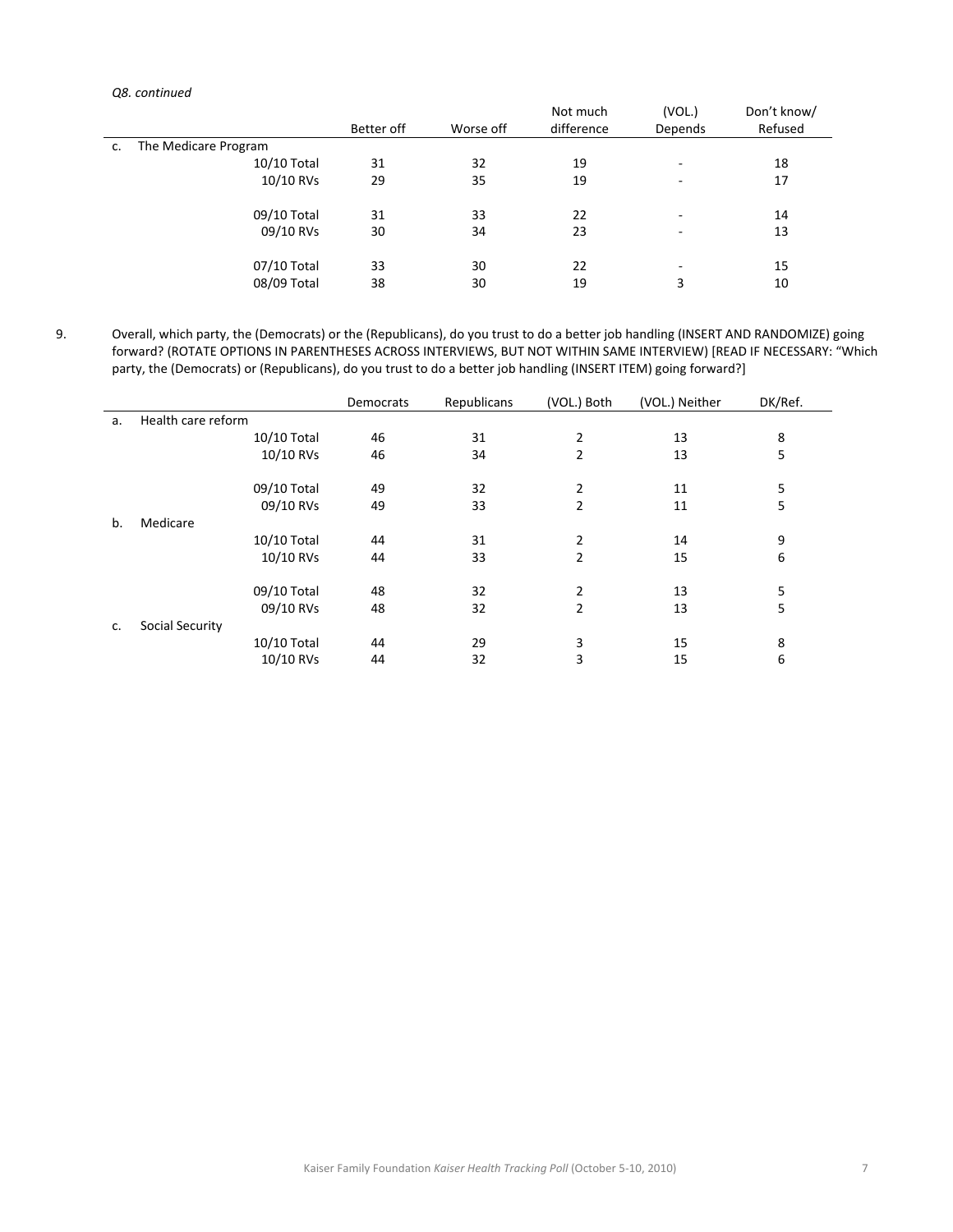10. Please tell me if each of the following does or does not describe your own feelings about the health reform law. The first is (INSERT & RANDOMIZE, ALWAYS ASK ITEM C "ANGRY" LAST). Does this describe your own feelings about the health reform law, or not? How about (INSERT NEXT ITEM)?

|    |                          |                  | Does not | Don't know/    |
|----|--------------------------|------------------|----------|----------------|
|    |                          | <b>Describes</b> | describe | Refused        |
| a. | Confused                 |                  |          |                |
|    | 10/10 Total              | 47               | 50       | 4              |
|    | 10/10 RVs                | 46               | 51       | 3              |
|    |                          |                  |          |                |
|    | 09/10 Total              | 53               | 45       | 2              |
|    | 09/10 RVs                | 51               | 47       | $\overline{2}$ |
|    |                          |                  |          |                |
|    | 08/10 Total              | 45               | 55       | 1              |
|    | 07/10 Total              | 43               | 55       | 2              |
|    | 06/10 Total              | 42               | 57       | $\mathbf 1$    |
|    | 05/10 Total              | 44               | 54       | $\overline{2}$ |
|    | 04/10 Total              | 55               | 45       | $\mathbf{1}$   |
|    | 12/09 Total <sup>8</sup> | 48               | 52       | $\ast$         |
|    | 10/09 Total              | 49               | 50       | 1              |
|    | 09/09 Total              | 48               | 51       | 1              |
|    | 08/09 Total              | 46               | 53       | 2              |
| b. | Pleased                  |                  |          |                |
|    | 10/10 Total              | 41               | 54       | 5              |
|    | 10/10 RVs                | 39               | 57       | 5              |
|    |                          |                  |          |                |
|    | 09/10 Total              | 40               | 56       | 4              |
|    | 09/10 RVs                | 40               | 55       | 4              |
|    |                          |                  |          |                |
|    | 08/10 Total              | 37               | 60       | 3              |
|    | 07/10 Total              | 42               | 54       | 4              |
|    | 06/10 Total              | 41               | 55       | 4              |
|    | 05/10 Total              | 39               | 57       | 4              |
|    | 04/10 Total              | 45               | 52       | 3              |
| c. | Angry                    |                  |          |                |
|    | 10/10 Total              | 28               | 68       | 4              |
|    | 10/10 RVs                | 30               | 67       | 3              |
|    |                          |                  |          |                |
|    | 09/10 Total              | 32               | 66       | $\mathbf 2$    |
|    | 09/10 RVs                | 34               | 65       | $\overline{2}$ |
|    |                          |                  |          |                |
|    | 08/10 Total              | 31               | 67       | 1              |
|    | 07/10 Total              | 28               | 70       | 2              |
|    | 06/10 Total              | 31               | 67       | 2              |
|    | 05/10 Total              | 30               | 69       | $\overline{2}$ |
|    | 04/10 Total              | 30               | 69       | $\mathbf{1}$   |
|    | 12/09 Total              | 35               | 64       | 1              |
|    | 10/09 Total              | 40               | 59       | 1              |
|    | 09/09 Total              | 31               | 67       | $\mathbf{1}$   |
|    |                          |                  |          |                |

*Q10. continued on next page*

<sup>8</sup> Trend wording before April <sup>2010</sup> was "Please tell me if each of the following does or does not describe your own feelings about the health care reform plans being discussed in Washington."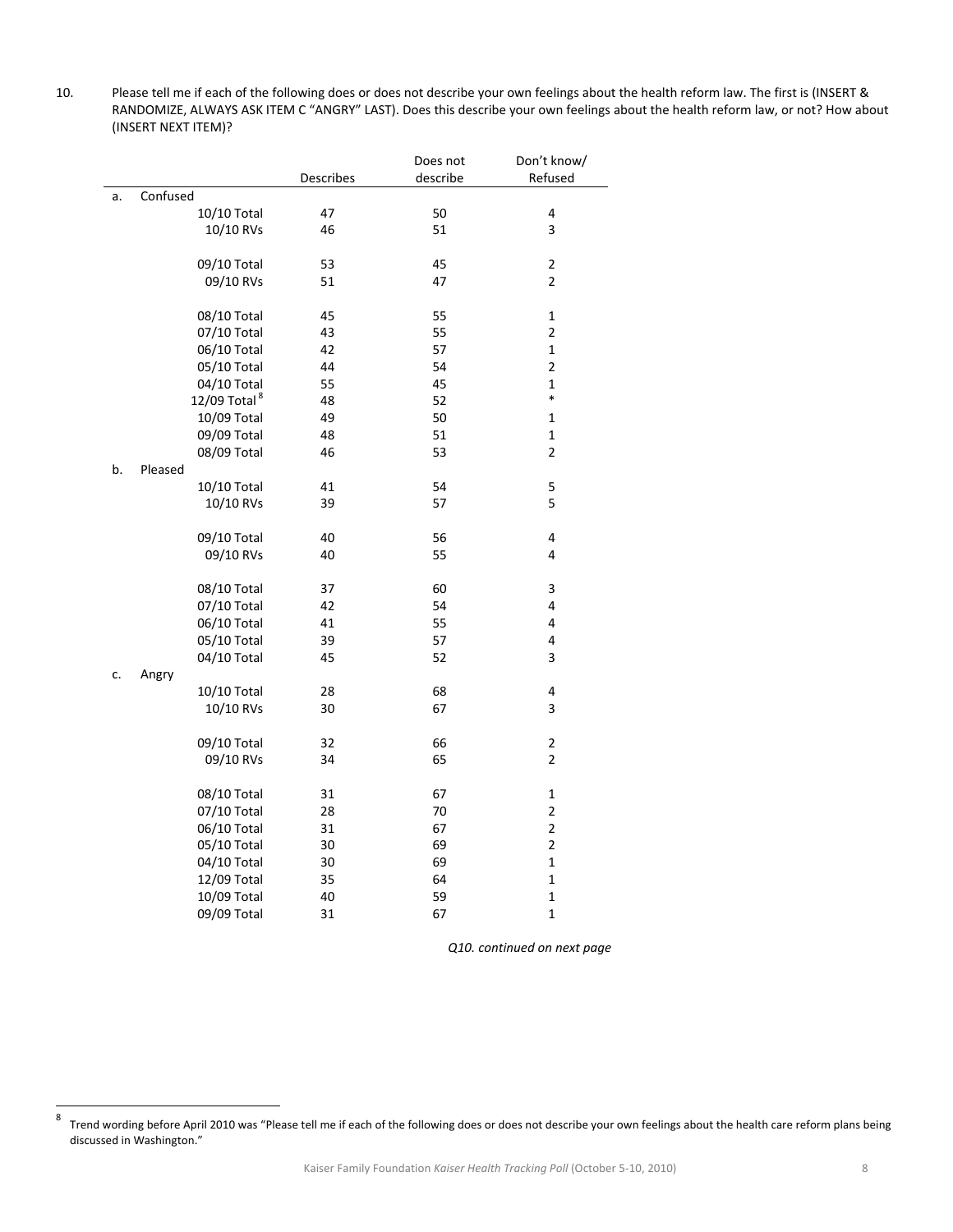### *Q10. continued*

|    |              |                  | Does not | Don't know/    |
|----|--------------|------------------|----------|----------------|
|    |              | <b>Describes</b> | describe | Refused        |
| d. | Disappointed |                  |          |                |
|    | 10/10 Total  | 48               | 47       | 5              |
|    | 10/10 RVs    | 49               | 47       | 4              |
|    |              |                  |          |                |
|    | 09/10 Total  | 48               | 48       | 3              |
|    | 09/10 RVs    | 49               | 48       | 3              |
|    |              |                  |          |                |
|    | 08/10 Total  | 51               | 46       | $\overline{2}$ |
|    | 07/10 Total  | 42               | 55       | 3              |
|    | 06/10 Total  | 48               | 50       | 3              |
|    | 05/10 Total  | 45               | 53       | $\mathbf 2$    |
|    | 04/10 Total  | 45               | 52       | 3              |
| e. | Enthusiastic |                  |          |                |
|    | 10/10 Total  | 30               | 66       | 3              |
|    | 10/10 RVs    | 29               | 68       | 3              |
|    |              |                  |          |                |
|    | 09/10 Total  | 30               | 67       | 3              |
|    | 09/10 RVs    | 29               | 68       | $\overline{2}$ |
|    |              |                  |          |                |
|    | 08/10 Total  | 30               | 69       | $\mathbf{1}$   |

11. Which comes closer to the way you feel: Would you say you are angry about (health reform in particular), or would you say that you are angry about (the general direction in Washington and health reform is one of many things upsetting you)? (ROTATE OPTIONS IN PARENTHESES)

## *Based on those who feel 'angry' about health reform law*

|                                                                                                          | 10/10     | 10/10      | 09/10     | 09/10      | 08/10     | 08/10          |
|----------------------------------------------------------------------------------------------------------|-----------|------------|-----------|------------|-----------|----------------|
|                                                                                                          | Total     | <b>RVs</b> | Total     | <b>RVs</b> | Total     | <b>RVs</b>     |
| Angry about health reform in particular                                                                  | 21        | 20         | 20        | 20         | 13        | 13             |
| Angry about the general direction in Washington and<br>health reform is one of many things upsetting you | 75        | 77         | 77        | 77         | 84        | 84             |
| Don't know/Refused                                                                                       | 4         | 3          | 3         | 3          | 3         | $\overline{2}$ |
|                                                                                                          | $(n=374)$ | $(n=345)$  | $(n=404)$ | $(n=379)$  | $(n=419)$ | $(n=392)$      |
| <b>Based on Total respondents</b>                                                                        |           |            |           |            |           |                |
|                                                                                                          | 10/10     | 10/10      | 09/10     | 09/10      | 08/10     | 08/10          |
|                                                                                                          | Total     | <b>RVs</b> | Total     | <b>RVs</b> | Total     | <b>RVs</b>     |
| Feel angry about health reform law                                                                       | 27        | 29         | 32        | 34         | 31        | 34             |
| Angry about health reform in particular                                                                  | 6         | 6          | 6         | 7          | 4         | 5              |
| Angry about the general direction in Washington                                                          |           |            |           |            |           |                |
| and health reform is one of many things                                                                  | 21        | 23         | 25        | 26         | 26        | 29             |
| upsetting you                                                                                            |           |            |           |            |           |                |
| Don't know/Refused                                                                                       | 1         | 1          | 1         | 1          | 1         |                |
| Do not feel angry about health reform law<br>/Undetermined view                                          | 72        | 70         | 68        | 66         | 69        | 66             |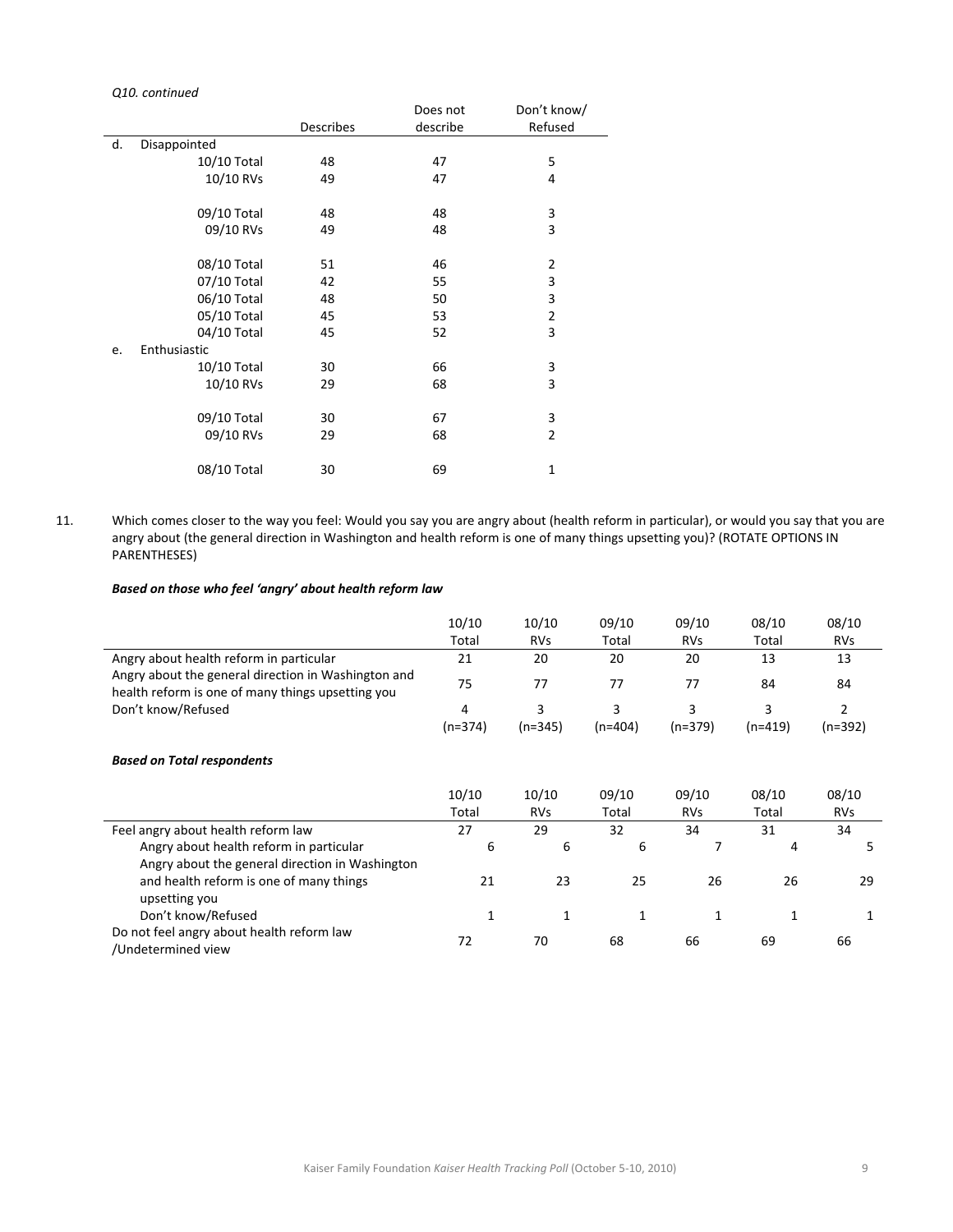12. Say a candidate for Congress voted FOR the health reform law. Would that make you (more likely to support that candidate for Congress), (more likely to oppose that candidate for Congress), or wouldn't it make much difference in your vote? [ROTATE TERMS IN PARENTHESES] [If support or oppose:] Would that be much more likely or somewhat more likely to (support/oppose) that candidate?

|                                                                  | 10/10 | 10/10      | 09/10 | 09/10      | 08/10 | 08/10      | 06/10 | 06/10      |
|------------------------------------------------------------------|-------|------------|-------|------------|-------|------------|-------|------------|
|                                                                  | Total | <b>RVs</b> | Total | <b>RVs</b> | Total | <b>RVs</b> | Total | <b>RVs</b> |
| Much more likely to support                                      | 17    | 18         | 22    | 22         | 18    | 18         | 18    | 19         |
| Somewhat more likely to support                                  | 11    | 12         | 13    | 14         | 12    | 13         | 16    | 16         |
| Somewhat more likely to oppose                                   | 8     | 9          |       |            |       | 8          | 8     | 8          |
| Much more likely to oppose                                       | 18    | 20         | 19    | 21         | 24    | 26         | 23    | 24         |
| Wouldn't it make much difference in<br>your vote                 | 41    | 39         | 35    | 34         | 35    | 33         | 32    | 31         |
| (VOL.) Don't vote, not registered to<br>vote, don't plan to vote |       | ٠          |       | $*$        |       | $\ast$     |       | $\ast$     |
| Don't know/Refused                                               |       |            |       |            |       |            |       |            |

13. To the extent that candidates for Congress from different parties are still debating the merits of the health reform law, do you think this is more because Republicans and Democrats fundamentally disagree about the right policy for the country, or more because both sides are trying to use the issue for their own political advantage?

|                                                                          | 10/10 | 10/10      | 08/10 | 06/10 |
|--------------------------------------------------------------------------|-------|------------|-------|-------|
|                                                                          | Total | <b>RVs</b> | Total | Total |
| Republicans and Democrats have fundamental disagreements                 | 29    |            | 25    | 29    |
| Both sides are trying to use the issue for their own political advantage | 64    | 63         | 69    | 65    |
| (DO NOT READ) Don't know/Refused                                         |       |            | h     |       |

14. As I read you some different issues, please tell me if you think the candidates running for the U.S. House and Senate in your area have paid (too much attention), (too little attention), or about the right amount of attention to each one during this year's campaign. (First,) what about… (INSERT ITEM—READ AND RANDOMIZE) READ FOR FIRST ITEM, THEN REPEAT AS NECESSARY: Have the candidates running in your area paid (too much attention), (too little attention) or about the right amount of attention to this issue?

|    |                        |             |           |            | About     | Don't          |
|----|------------------------|-------------|-----------|------------|-----------|----------------|
|    |                        |             | Too much  | Too little | the right | know/          |
|    |                        |             | attention | attention  | amount    | Refused        |
| a. | The economy and jobs   |             |           |            |           |                |
|    |                        | 10/10 Total | 7         | 62         | 26        | 6              |
|    |                        | 10/10 RVs   | 6         | 63         | 27        | 4              |
| b. | The war in Afghanistan |             |           |            |           |                |
|    |                        | 10/10 Total | 12        | 51         | 29        | 8              |
|    |                        | 10/10 RVs   | 11        | 52         | 31        | 6              |
| c. | Health care reform     |             |           |            |           |                |
|    |                        | 10/10 Total | 21        | 42         | 29        | 9              |
|    |                        | 10/10 RVs   | 21        | 43         | 29        | $\overline{7}$ |
| d. | The budget deficit     |             |           |            |           |                |
|    |                        | 10/10 Total | 12        | 55         | 24        | 9              |
|    |                        | 10/10 RVs   | 13        | 57         | 25        | 6              |
| e. | Energy policy          |             |           |            |           |                |
|    |                        | 10/10 Total | 9         | 51         | 30        | 11             |
|    |                        | 10/10 RVs   | 9         | 52         | 30        | 8              |
| f. | Immigration            |             |           |            |           |                |
|    |                        | 10/10 Total | 15        | 52         | 24        | 9              |
|    |                        | 10/10 RVs   | 14        | 54         | 25        | 8              |
| g. | Taxes                  |             |           |            |           |                |
|    |                        | 10/10 Total | 16        | 46         | 30        | 8              |
|    |                        | 10/10 RVs   | 15        | 48         | 31        | 6              |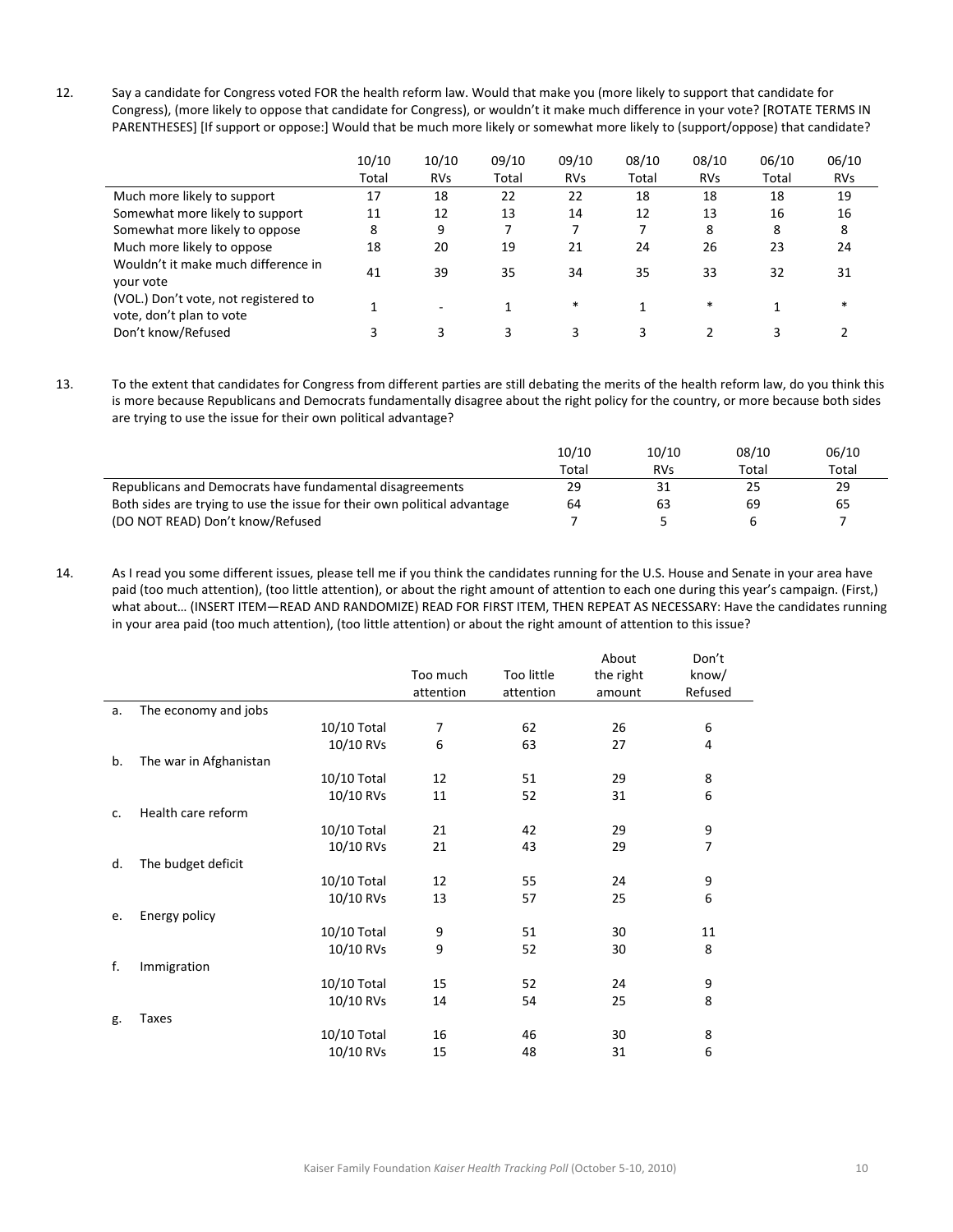#### **DEMOGRAPHICS**

Finally, I have just a few questions we will use to describe the people who took part in our survey…

| D1. | Record respondent's sex |    |
|-----|-------------------------|----|
|     | Male                    | 49 |
|     | Female                  | 51 |

D2. In general, would you say your health is excellent, very good, good, only fair, or poor?

| 22 |
|----|
|    |
| 33 |
| 29 |
| 10 |
| 5  |
| 1  |
|    |

D3. Are you NOW self-employed, working full-time for an employer, working part-time for an employer, are you retired, or are you not employed for pay?

| Self-employed             | 8             |
|---------------------------|---------------|
| Full-time for an employer | 42            |
| Part-time for an employer | 10            |
| Retired                   | 20            |
| Not employed              | 13            |
| Homemaker (VOL.)          | $\mathcal{P}$ |
| Student (VOL.)            | $\mathbf{1}$  |
| Disabled (VOL.)           | 2             |
| Don't know/Refused        | 1             |

D4. Are you, yourself, now covered by any form of health insurance or health plan or do you not have health insurance at this time? (READ IF NECESSARY: A health plan would include any private insurance plan through your employer or a plan that you purchased yourself, as well as a government program like Medicare or [Medicaid/Medi‐CAL])?

| Covered by health insurance     | 79 |
|---------------------------------|----|
| Not covered by health insurance | 19 |
| Don't know/Refused              |    |

D4a. Which of the following is your MAIN source of health insurance coverage? Is it a plan through your or your spouse's employer, a plan you purchased yourself, are you covered by Medicare or (Medicaid/Medi‐CAL), some other government program, or do you get your health insurance from somewhere else? (ENTER ONE ONLY)

Based on those who have health insurance (n=1,010)

| Plan through your/your spouse's employer | 55 |
|------------------------------------------|----|
| Plan you purchased yourself              | 12 |
| Medicare                                 | 19 |
| Medicaid/Medi-CAL                        | 5. |
| Some other government program            | 5. |
| Somewhere else (SPECIFY)                 |    |
| Don't know/Refused                       |    |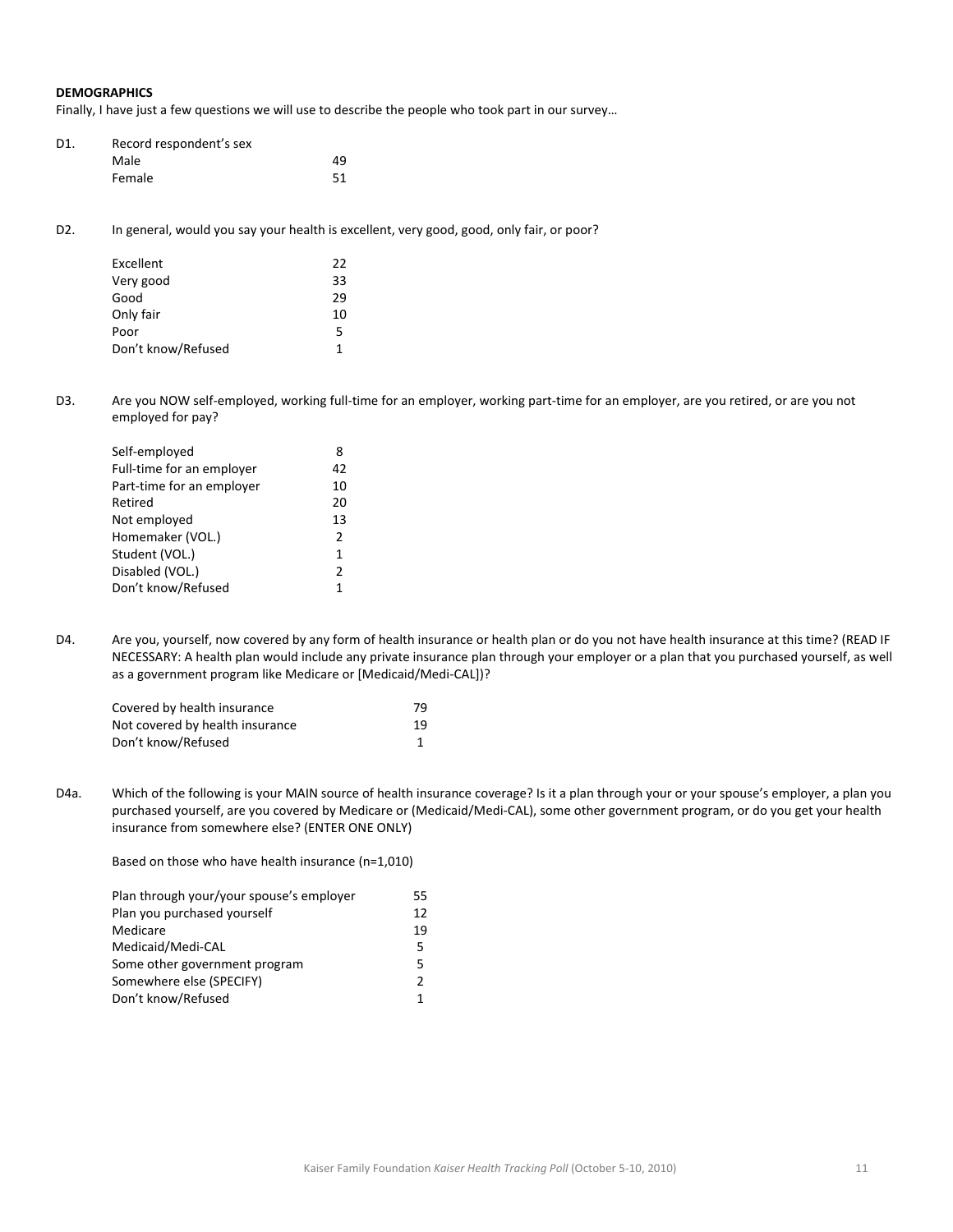## D5. What is your age? (RECORD EXACT AGE AS TWO-DIGIT CODE.)

D6. Could you please tell me if you are between the ages of (READ LIST)…

| 18-29              | 21 |
|--------------------|----|
|                    |    |
| $30-49$            | 35 |
| $50-64$            | 26 |
| 65 and older       | 18 |
| Don't know/Refused |    |

D8. In politics today, do you consider yourself a [ROTATE: Republican, Democrat/Democrat, Republican], an Independent, or what?

| Republican                             | 21 |
|----------------------------------------|----|
| Democrat                               | 39 |
| Independent                            | 33 |
| Or what (Other and None included here) |    |
| Don't know/Refused                     |    |

D8a. Do you LEAN more towards the [ROTATE: Republican Party or the Democratic Party/Democratic Party or the Republican Party]?

| Republican/Lean Republican  | 33 |
|-----------------------------|----|
| Democrat/Lean Democratic    | 50 |
| Other/Don't lean/Don't know | 17 |

Five‐Point Party ID

| Democrat                    | 39 |
|-----------------------------|----|
| Independent Lean Democratic | 11 |
| Independent/Don't lean      | 16 |
| Independent Lean Republican | 12 |
| Republican                  | 21 |
| Undesignated                |    |
|                             |    |

D9. Would you say your views in most political matters are liberal, moderate or conservative?

| Liberal            | 22 |
|--------------------|----|
| Moderate           | 41 |
| Conservative       | 34 |
| Don't know/Refused |    |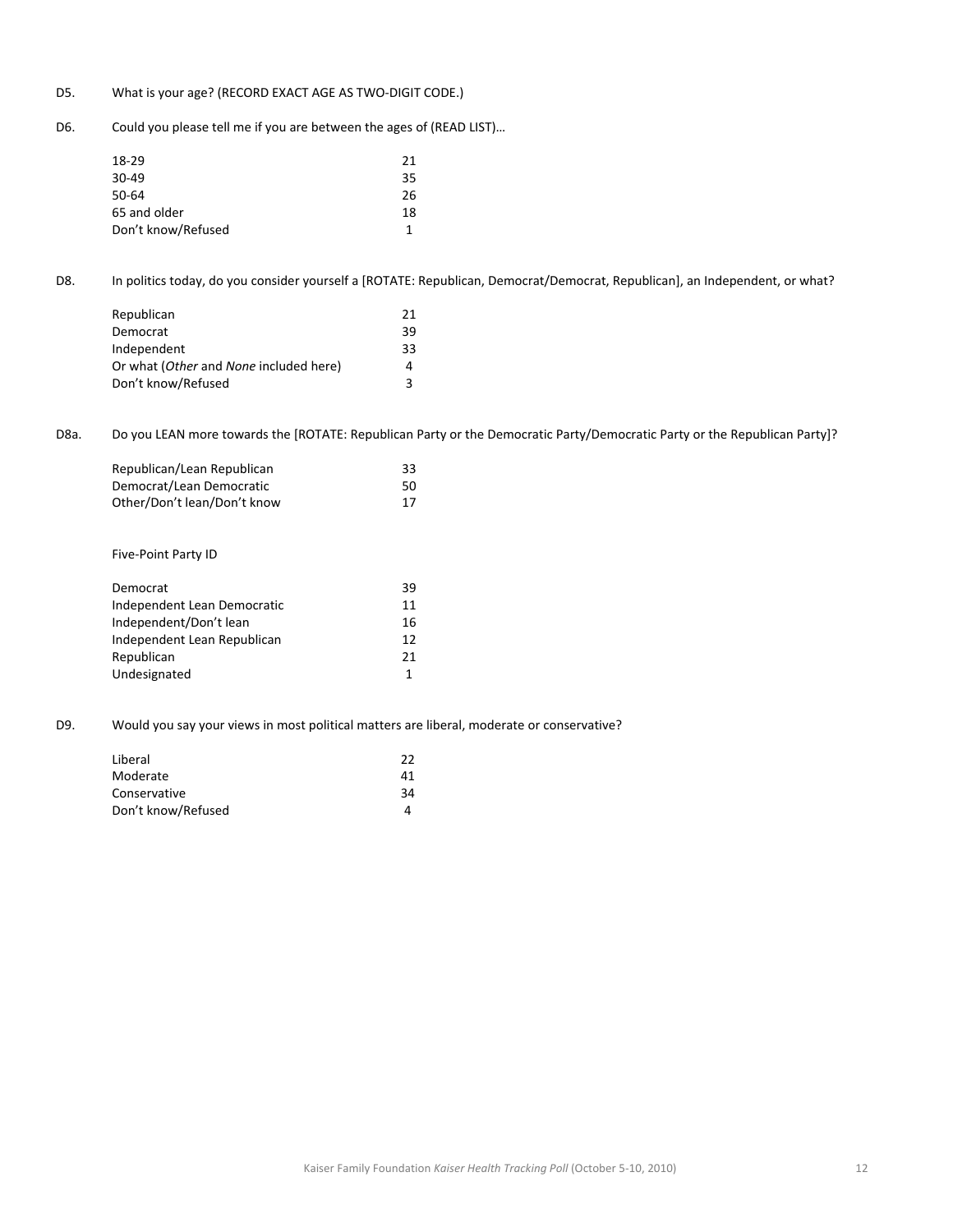D10. Some people are registered to vote and others are not. Are you currently registered to vote at your present address?

| Yes                | 85 |
|--------------------|----|
| No                 | 13 |
| Don't know/Refused |    |

D10b. Thinking ahead to November, do you yourself plan to vote in the Congressional election this November, or not?

Based on registered voters (n=1,073)

| Yes, I plan to vote      | 95 |  |
|--------------------------|----|--|
| No, I don't plan to vote |    |  |
| Don't know/Refused       | 3  |  |

D10c. How certain are you that you will vote? Are you absolutely certain, fairly certain, or not certain?

Based on registered voters who plan to vote in congressional election (n=1,033)

| Absolutely certain | 80     |
|--------------------|--------|
| Fairly certain     | 17     |
| Not certain        | ર      |
| Don't know/Refused | $\ast$ |

| D10/D10b/D10c. Summary table based on Total |        |
|---------------------------------------------|--------|
| Yes, registered to vote                     | 85     |
| Plan to vote in Congressional election      | 81     |
| Absolutely certain                          | 65     |
| Fairly certain                              | 14     |
| Not certain                                 | 2      |
| Don't know how certain                      | $\ast$ |
| Don't plan to vote                          | 2      |
| Don't know if plan to vote                  | 2      |
| No, not registered to vote                  | 13     |
| Don't know/Refused                          | 1      |

D10d. Do you consider yourself to be a supporter of the Tea Party movement, or not?

| Yes, supporter of Tea Party movement      | 24 |
|-------------------------------------------|----|
| No, not a supporter of Tea Party movement | 63 |
| Don't know/Refused                        | 13 |

D11. What is the LAST grade or class that you COMPLETED in school? (DO NOT READ)

| None, or grade 1-8                                                                                                       | 3. |
|--------------------------------------------------------------------------------------------------------------------------|----|
| High school incomplete (grades 9-11)                                                                                     | 8  |
| High school graduate (grade 12 or GED certificate)                                                                       | 31 |
| Technical, trade or vocational school AFTER high school                                                                  | 4  |
| Some college, no four-year degree (includes associate degree)                                                            | 25 |
| College graduate (B.S., B.A., or other four-year degree)                                                                 | 20 |
| Post-graduate or professional schooling after college<br>(e.g., toward a Master's degree or Ph.D; law or medical school) | 9  |
| Don't know/Refused                                                                                                       |    |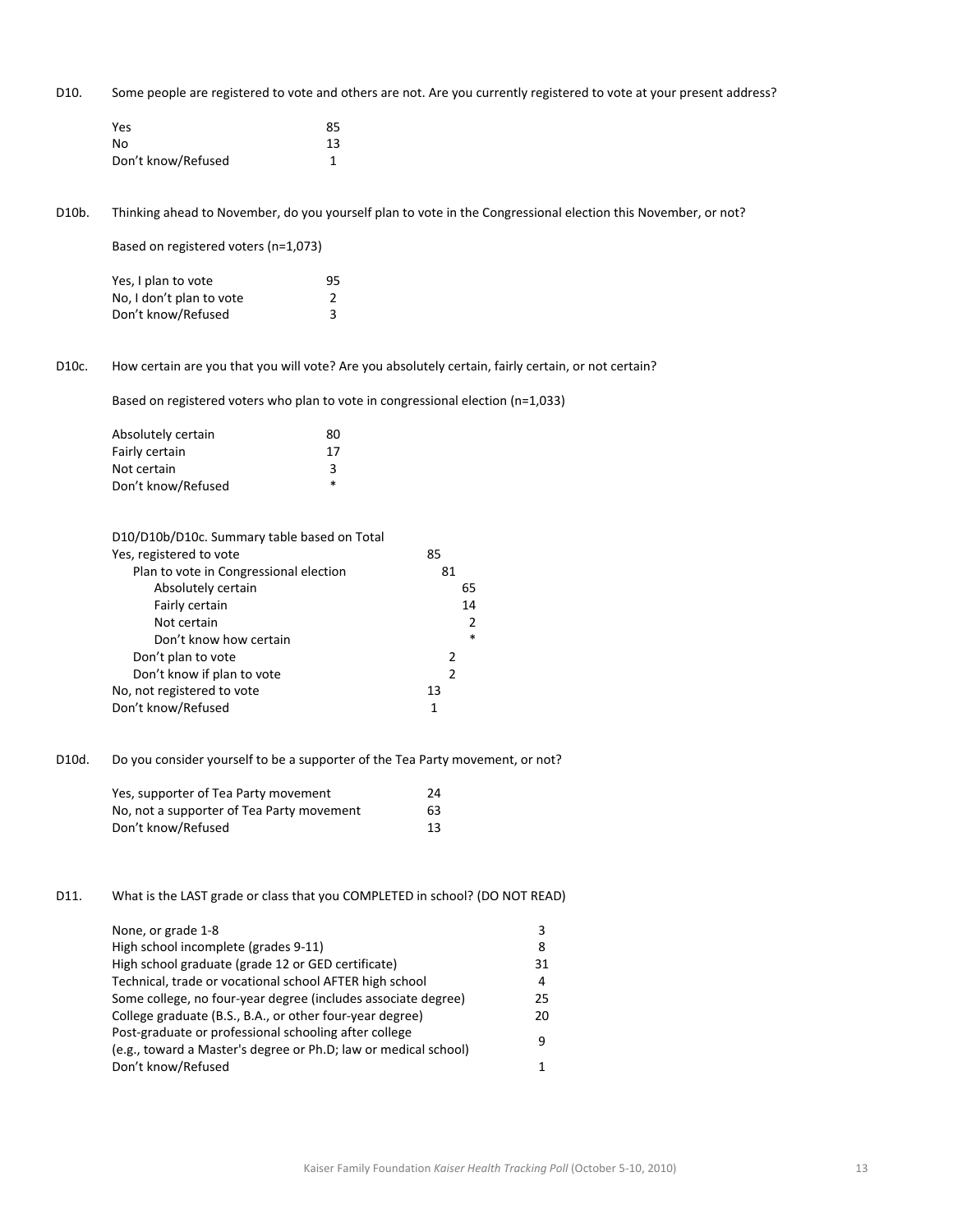- D12. Are you, yourself, of Hispanic or Latino background, such as Mexican, Puerto Rican, Cuban, or some other Spanish background?
- D13. What is your race? Are you white, black, Asian or some other race? (IF RESPONDENT SAYS HISPANIC ASK: Do you consider yourself a white Hispanic or a black Hispanic?

| White, non-Hispanic                     | 69            |
|-----------------------------------------|---------------|
| Total non-White                         | 29            |
| Black or African-American, non-Hispanic | 11            |
| <b>Hispanic</b>                         | 13            |
| Asian, non-Hispanic                     | ς             |
| Other/Mixed race, non-Hispanic          | $\mathcal{P}$ |
| Undesignated                            |               |

D14. Last year – that is, in 2009 – what was your total family income from all sources, before taxes? Just stop me when I get to the right category. (READ)

| Less than \$20,000              | 15 |
|---------------------------------|----|
| \$20,000 to less than \$30,000  | 10 |
| \$30,000 to less than \$40,000  | 13 |
| \$40,000 to less than \$50,000  | 11 |
| \$50,000 to less than \$75,000  | 15 |
| \$75,000 to less than \$90,000  | 9  |
| \$90,000 to less than \$100,000 | 3  |
| \$100,000 or more               | 10 |
| Don't know/Refused              | 15 |
|                                 |    |

END OF INTERVIEW: That's all the questions I have. Thanks for your time.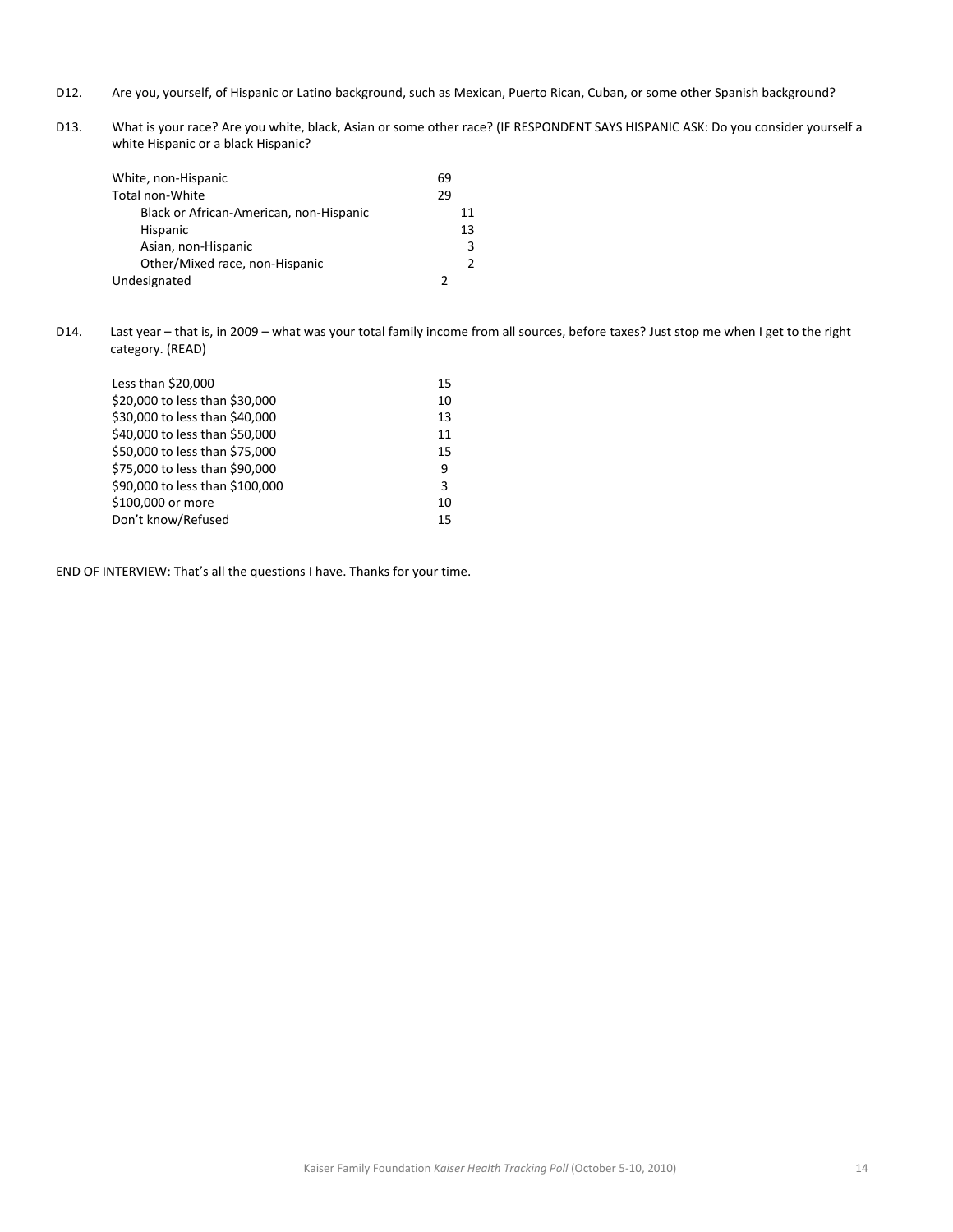### Trend Information:

| 09/10:    | Kaiser Family Foundation Kaiser Health Tracking Poll (September 14-19, 2010) |
|-----------|------------------------------------------------------------------------------|
| 08/10:    | Kaiser Family Foundation Kaiser Health Tracking Poll (August 16-22, 2010)    |
| 07/10:    | Kaiser Family Foundation Kaiser Health Tracking Poll (July 8-13, 2010)       |
| 06/10:    | Kaiser Family Foundation Kaiser Health Tracking Poll (June 17-22, 2010)      |
| 05/10:    | Kaiser Family Foundation Kaiser Health Tracking Poll (May 11-16, 2010)       |
| 04/10:    | Kaiser Family Foundation Kaiser Health Tracking Poll (April 9-14, 2010)      |
| 03/10:    | Kaiser Family Foundation Kaiser Health Tracking Poll (March 10-15, 2010)     |
| 02/10:    | Kaiser Family Foundation Kaiser Health Tracking Poll (February 11-15, 2010)  |
| $01/10$ : | Kaiser Family Foundation Kaiser Health Tracking Poll (January 7-12, 2010)    |
| 12/09:    | Kaiser Family Foundation Kaiser Health Tracking Poll (December 7-13, 2009)   |
| 11/09:    | Kaiser Family Foundation Kaiser Health Tracking Poll (November 5-12, 2009)   |
| $10/09$ : | Kaiser Family Foundation Kaiser Health Tracking Poll (October 8-15, 2009)    |
| 09/09:    | Kaiser Family Foundation Kaiser Health Tracking Poll (September 11-18, 2009) |
| 08/09:    | Kaiser Family Foundation Kaiser Health Tracking Poll (August 4-11, 2009)     |
| 07/09:    | Kaiser Family Foundation Kaiser Health Tracking Poll (July 7-14, 2009)       |
| 06/09:    | Kaiser Family Foundation Kaiser Health Tracking Poll (June 1-8, 2009)        |
| 04/09:    | Kaiser Family Foundation Kaiser Health Tracking Poll (April 2-8, 2009)       |
| 02/09:    | Kaiser Family Foundation Kaiser Health Tracking Poll (February 3-12, 2009)   |